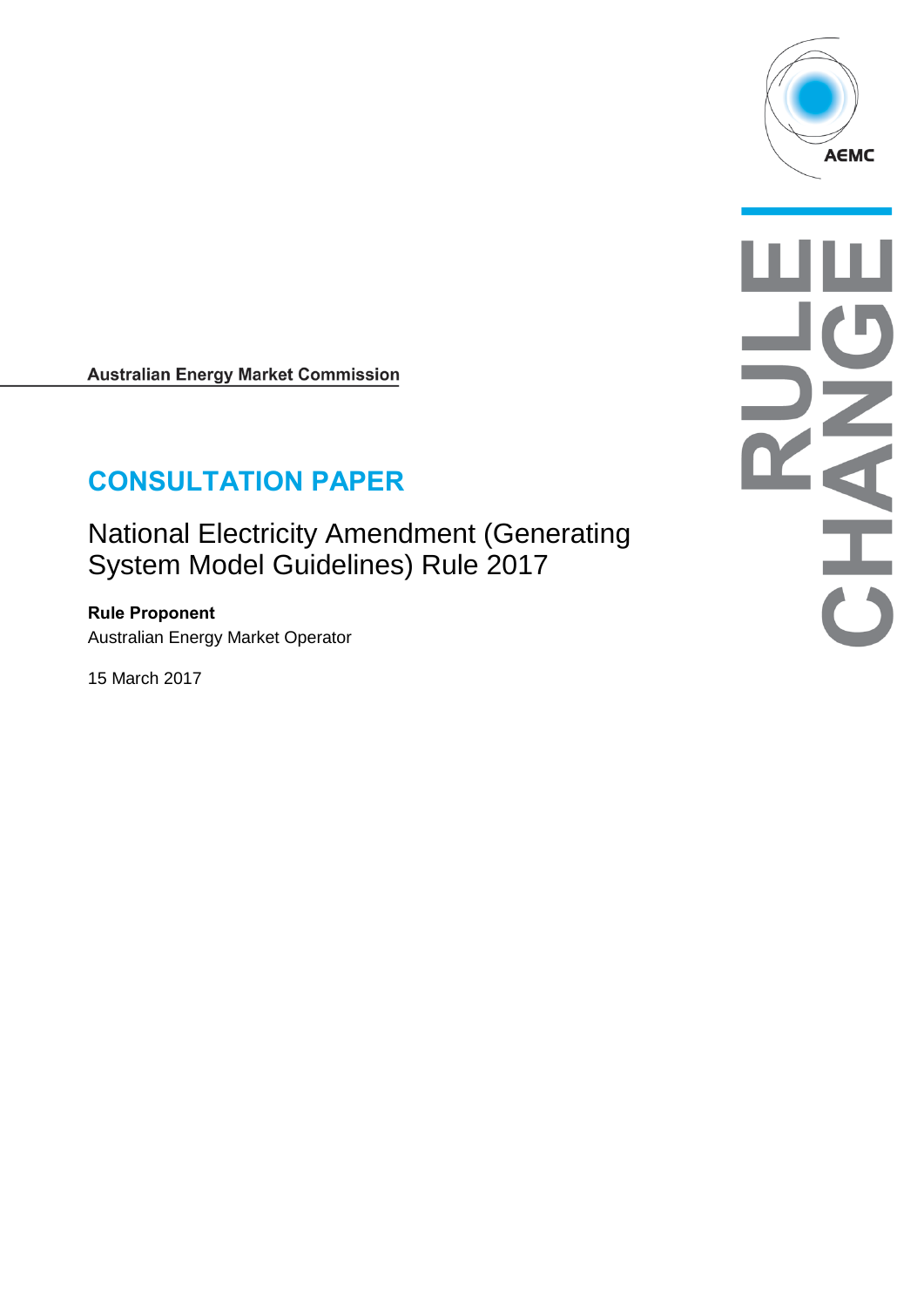#### **Inquiries**

Australian Energy Market Commission PO Box A2449 Sydney South NSW 1235

**E**: aemc@aemc.gov.au **T**: (02) 8296 7800 **F**: (02) 8296 7899

Reference: ERC0219

#### **Citation**

AEMC 2017, Generating System Model Guidelines, Consultation Paper, 15 March 2017, Sydney

#### **About the AEMC**

The AEMC reports to the Council of Australian Governments (COAG) through the COAG Energy Council. We have two functions. We make and amend the national electricity, gas and energy retail rules and conduct independent reviews for the COAG Energy Council.

This work is copyright. The Copyright Act 1968 permits fair dealing for study, research, news reporting, criticism and review. Selected passages, tables or diagrams may be reproduced for such purposes provided acknowledgement of the source is included.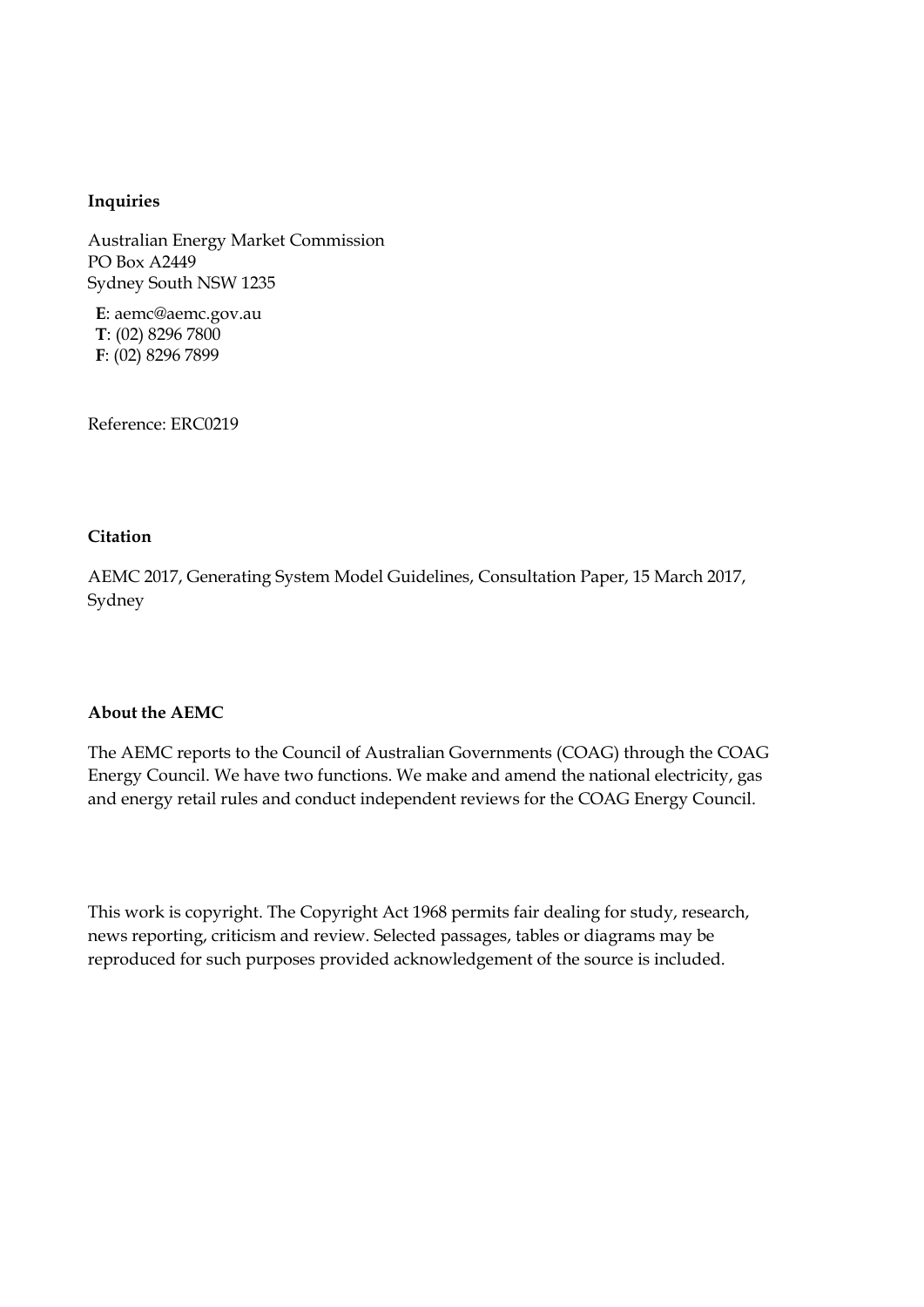## **Contents**

| $\mathbf{1}$   |     |  |  |  |  |
|----------------|-----|--|--|--|--|
| $\overline{2}$ |     |  |  |  |  |
|                | 2.1 |  |  |  |  |
|                | 2.2 |  |  |  |  |
|                | 2.3 |  |  |  |  |
| 3              |     |  |  |  |  |
|                | 3.1 |  |  |  |  |
|                | 3.2 |  |  |  |  |
| 4              |     |  |  |  |  |
|                | 4.1 |  |  |  |  |
|                | 4.2 |  |  |  |  |
|                | 4.3 |  |  |  |  |
|                | 4.4 |  |  |  |  |
| 5              |     |  |  |  |  |
|                | 5.1 |  |  |  |  |
|                | 5.2 |  |  |  |  |
|                | 5.3 |  |  |  |  |
| 6              |     |  |  |  |  |
|                | 6.1 |  |  |  |  |
|                | 6.2 |  |  |  |  |
|                |     |  |  |  |  |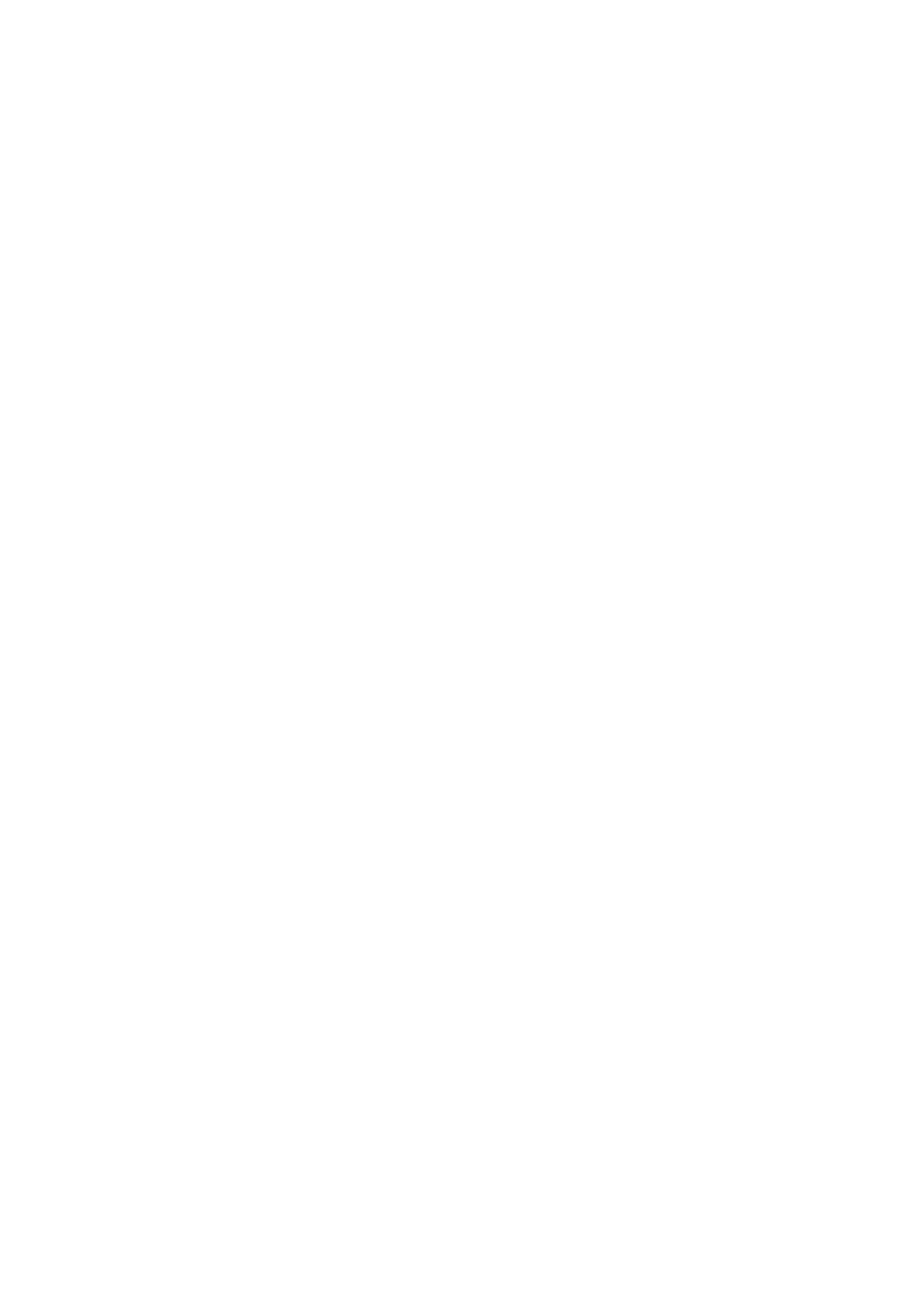## <span id="page-4-0"></span>**1 Introduction**

On 1 November 2016, the Australian Energy Market Operator (AEMO) submitted a rule change request to the Australian Energy Market Commission (AEMC or Commission) seeking to broaden the scope and increase the level of detail of model data AEMO may request from registered participants.

This consultation paper has been prepared to facilitate public consultation on the rule change request and to seek stakeholder submissions.

This paper:

- sets out a summary of, and background to the rule change request
- identifies a number of questions and issues to facilitate the consultation on this rule change request
- outlines the process for making submissions.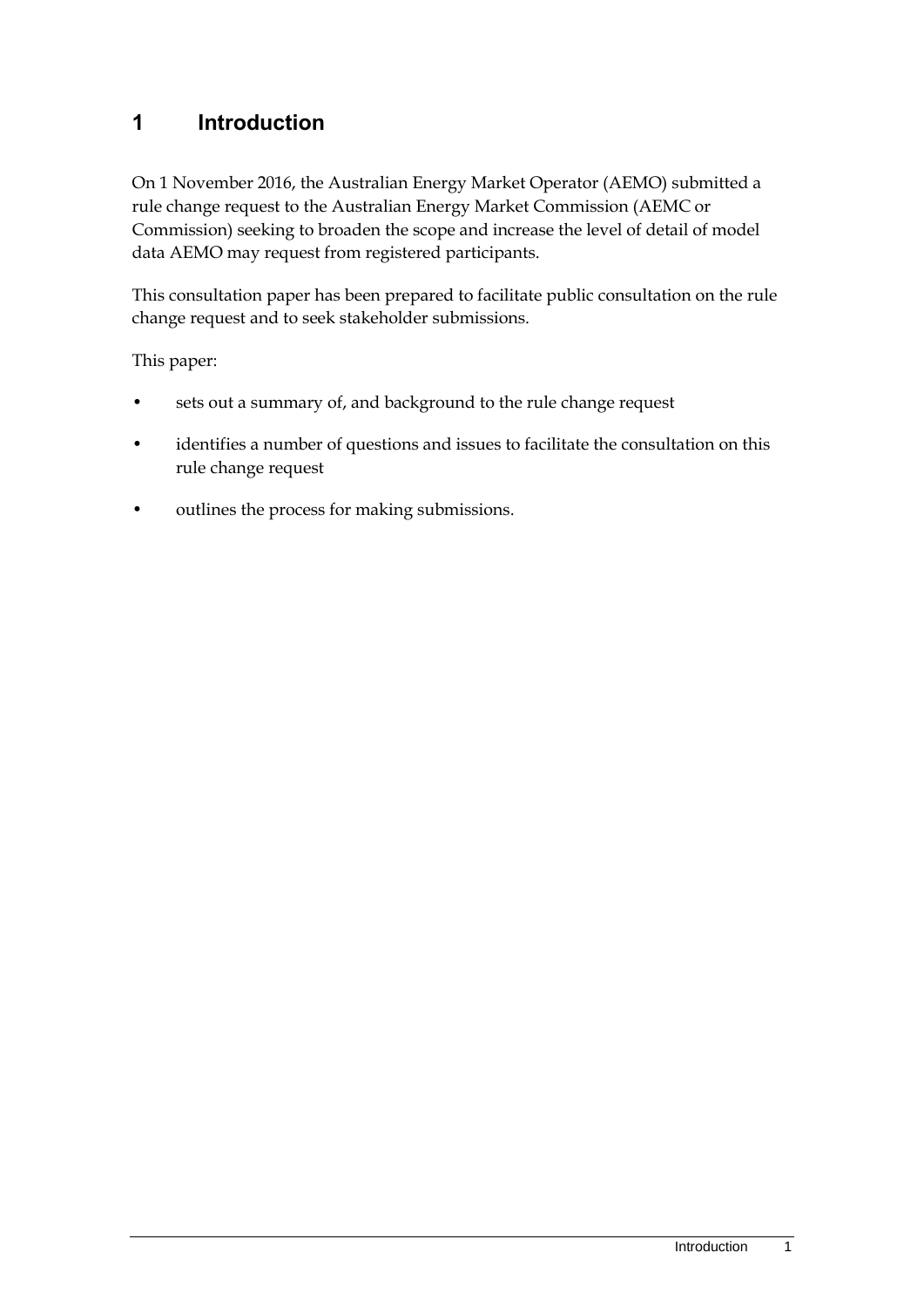## <span id="page-5-0"></span>**2 Background**

AEMO has submitted a rule change rule request to the AEMC that seeks to broaden the scope and increase the level of detail of model data that AEMO may request from registered participants. This includes requiring the provision of:

- more detailed electromagnetic transient models (EMT-type models) from generators
- a broader scope of modelling data, potentially including models of network equipment, or generator protection and governor systems.

The rule change request was informed by a review of the Generating System Model Guidelines (the guidelines) that was conducted in July 2015 by the Plant Modelling Reference Group (PMRG).1

Following the PMRG's review in 2015, the rule change request was further informed by two rounds of consultation with stakeholders and consultants.

### <span id="page-5-1"></span>**2.1 Modelling and data**

Models are mathematical representations of how a generating unit or particular piece of network equipment works. These models may be used to represent generators and accompanying equipment, including governors, protection systems and transmission connection equipment. They may also be used to represent network equipment; including interconnector protection systems, static VAR compensators (SVCs) and synchronous condensers.

Model data is used for conducting power system simulations and studies that allow parties to examine how the power system will operate under different conditions.

For example, AEMO uses power system studies to understand the impact of generation systems on power system security. This can be used to inform the generator's performance standards, during the formulation of constraint equations, in ancillary services procurement, to inform planning processes such as AEMO's development of the national transmission network development plan (NTNDP), or during system investigations that follow major disruptions in the NEM.

Registered participants (including intending participants) may also use power system studies when planning their investments and when negotiating connection agreements. Transmission network service providers (TNSPs) may also use these studies to inform decisions about investment in the network and to examine the impacts of generators on the transmission network.

<sup>1</sup> The PMRG is a forum of technical experts convened by AEMO that discusses power system modelling and model development. The data and models that generators must provide are described in the guidelines, which are developed by AEMO under the rules consultation procedures.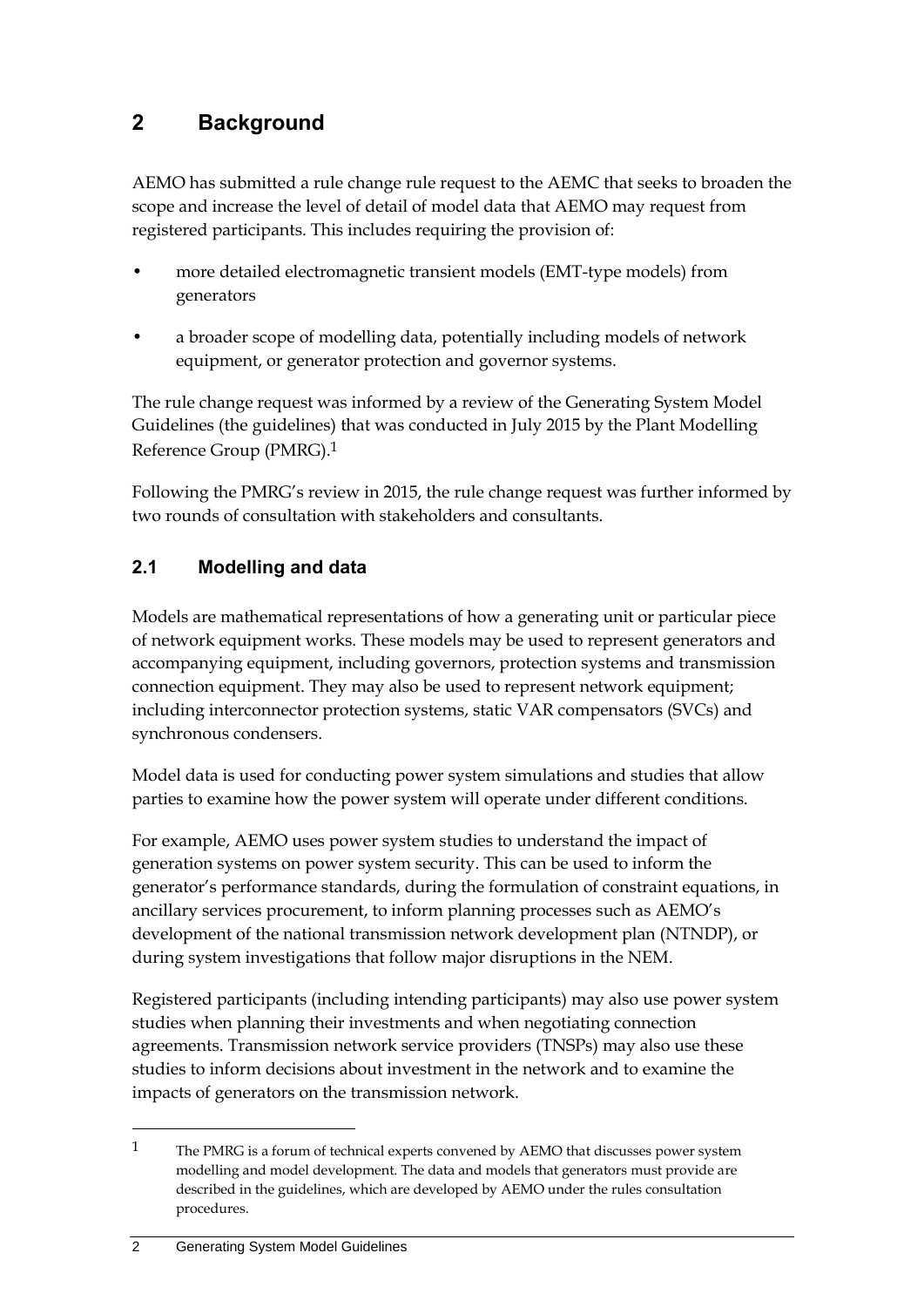Generators are required to provide certain information when connecting. This is part of the connection process and is set out in S5.2.4 of the NER. Generators with a combined nameplate rating of 30 MW or more must provide to AEMO and the relevant NSP information about the control systems of their generator systems. This includes the following information:

- "a set of functional block diagrams, including all functions between feedback signals and generating system output;
- the parameters of each functional block, including all settings, gains, time; constants, delays, deadbands and limits; and
- the characteristics of non-linear elements,

with sufficient detail for AEMO and Network Service Providers to perform load flow and dynamic simulation studies."2

Generators are required to provide this modelling data to AEMO in both an encrypted and a non-encrypted format from intending participants.

Registered participants may also request encrypted modelling data previously submitted to AEMO by other generators, in order to undertake their own power system studies. NSPs may also receive encrypted model data for their studies.

The NER also set out requirements for ancillary service providers to provide AEMO with certain modelling data. Specifically, providers of SRAS are required to:

"provide to AEMO data, models and parameters of relevant plant, sufficient to facilitate a thorough assessment of the network impacts and power station impacts of the use of the relevant system restart ancillary service."3

## <span id="page-6-0"></span>**2.2 RMS and EMT models**

For the purpose of power system studies, there are two types of models that can be used: RMS-type (root mean square) and EMT-type (electromagnetic transient) models:

- RMS-type models are easier to develop and are less complex, but may also be less accurate and not provide an adequate representation of power system outcomes in specific, extreme circumstances.
- EMT-type models are more complex and can be more detailed than RMS-type models. They can also provide a more realistic representation of power system operation under specific, extreme circumstances. However, EMT-type models may also be more costly and difficult to prepare than RMS-type models. They can also be potentially more commercially sensitive as they provide a very detailed "map" of exactly how a generating unit and related systems operate.

<sup>2</sup> NER clause S5.2.4 (b) (5)

<sup>3</sup> NER clause 3.11.9(g)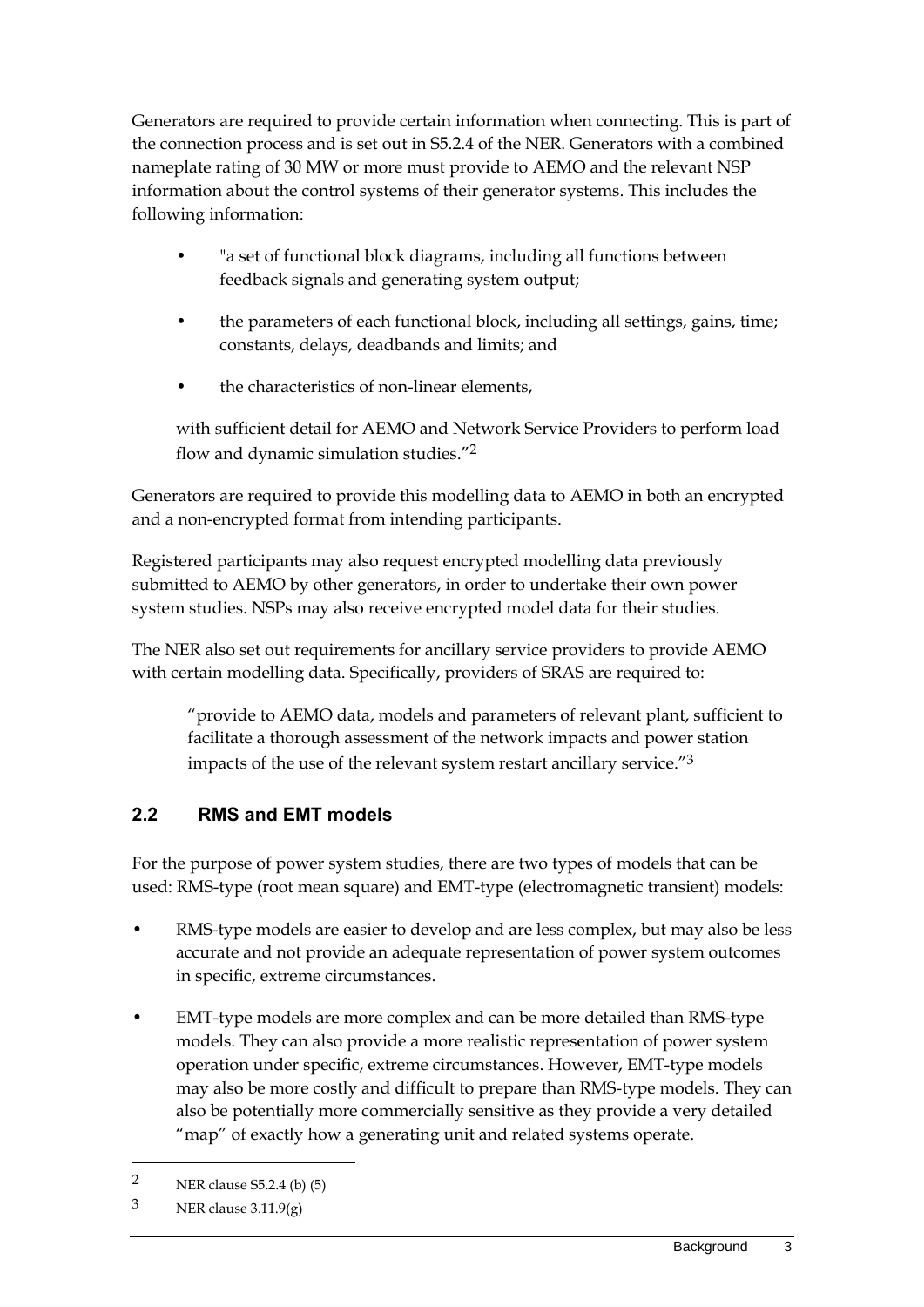RMS-type models provide a more simplified representation of how certain elements within the power system operates. RMS-type models have traditionally been fit for purpose in assessing systems dominated by synchronous generation. However, RMS-type models are not in all cases capable of accurately modelling non-synchronous generating systems and how such equipment may interact with each other in a low system strength $4$  power system environment. They may also not be fully effective for use in modelling the power system under more extreme conditions, such as during system restoration, where frequency and voltage may be well outside normal limits.

EMT-type models are able to provide more precise predictions of how the power system is likely to react in various situations. Unlike RMS-type models, EMT-type models provide the means to simultaneously and accurately assess all three phases in the power system. They are also better at representing the fast acting control and protection systems of non-synchronous generation that would not otherwise be captured by standard RMS-type simulation tools.

The National Electricity Rules (NER or rules) do not specify the type of models that must be submitted to AEMO and the TNSPs. The AEMC understands that, in practice, RMS-type models have typically been provided, although in some cases, generators have also provided EMT-type models on request.

### <span id="page-7-0"></span>**2.3 Related work**

The AEMC has previously considered three rule changes that are relevant to this rule change request.

These rule changes developed processes for the provision of detailed generator model information to AEMO and encrypted model information to market participants:

- the *Technical Standards for Wind Generation and Other Generator Connections Rule*5 clarified the provision of information requirements on connection applicants. This rule was intended to allow the National Electricity Market Management Company (NEMMCO) $\frac{6}{10}$  and NSPs to access to sufficient modelling information to maintain system security, while preserving the intellectual property of generator proponents and manufacturers.
- the *Confidentiality Arrangements in Respect of Information Required for Power System Studies Rule*. 7 This rule introduced mechanisms to allow registered participants to access model data for the purposes of undertaking their own power system studies. The rule:

<sup>5</sup> See AEMC, *Technical Standards for Wind Generation and Other Generator Connections*, Final Determination, 8 March 2007

<sup>6</sup> NEMMCO was the former market operator of the NEM. From 1 July 2009 NEMMCO ceased operations and its role transitioned to AEMO.

<sup>7</sup> See AEMC, *Confidentiality Arrangements in Respect of Information Required for Power System Studies*, Final Determination, 19 February 2009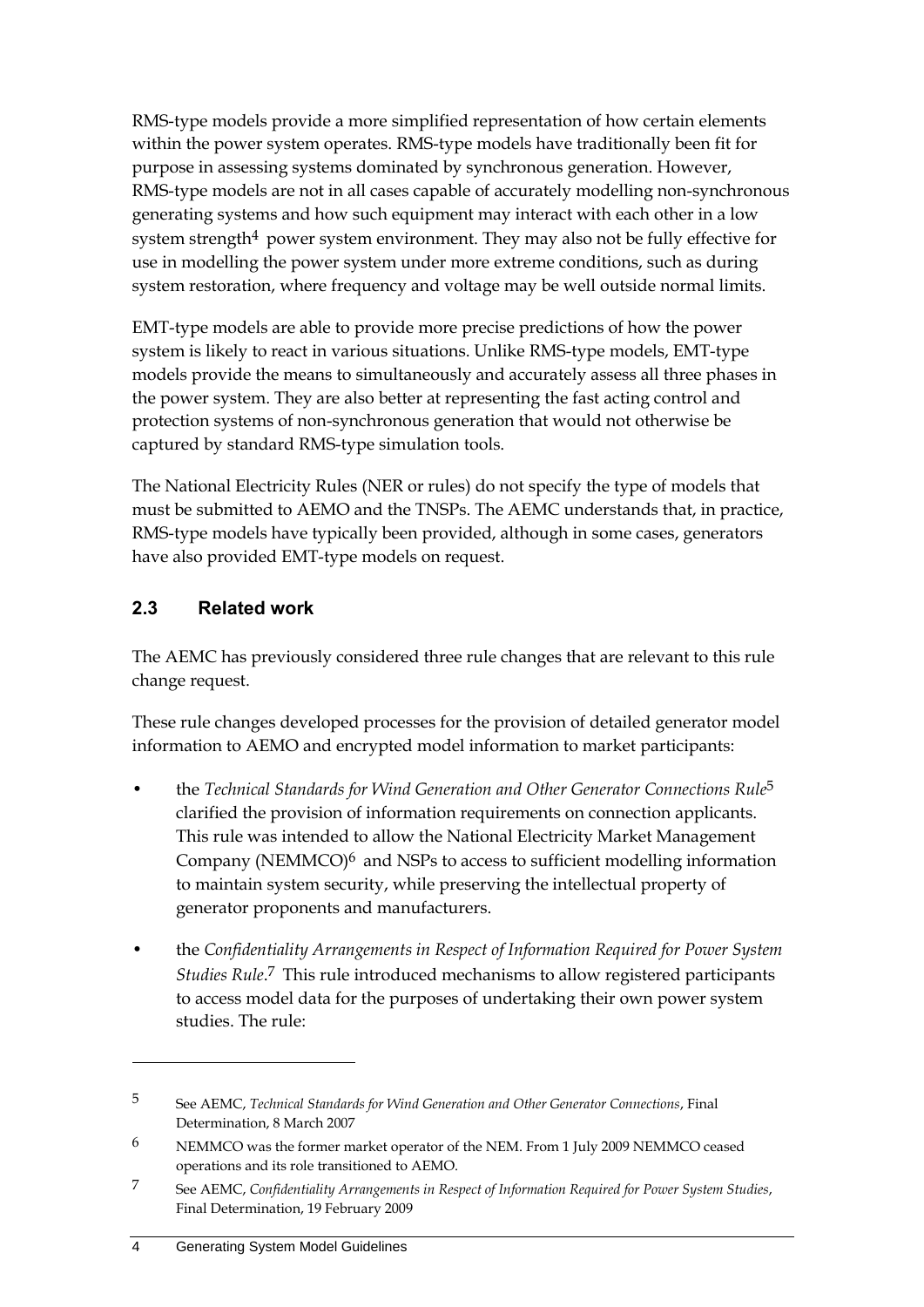- provided for protection of confidential information
- clarified what information may be disclosed by one NSP to another
- required generators to release information necessary to undertake power system studies, in the form of releasable user guides
- clarified in which format NEMMCO was allowed to disclose information.
- the *Release of Generator information by AEMO Rule*.<sup>8</sup> This rule brought forward the date on which AEMO may release modelling data and certain supporting information relating to connecting generators, to third parties.

A key issue that arose during assessment of these three rule changes was the commercial implications of the release of model data to third parties. Many original equipment manufacturers, particularly manufacturers of non-synchronous, power system electronically connected generators, considered that release of models of their generating systems could have significant commercial implications. The rule changes, therefore, carefully considered how best to protect this information, while allowing for participants to access the model data needed to undertake effective power system studies.

The AEMC is also currently progressing several projects relevant to this rule change. These include the non-scheduled generation and load in central dispatch and the demand side obligations rule changes<sup>9</sup>, as these rule changes consider issues relevant to what additional information could be relevant for better demand forecasting.

Additionally, the rule change is relevant to the AEMC's System Security Market Frameworks Review.10 One of the major work-streams in that review is consideration of the implications of increased penetration of non-synchronous generation, particularly how this may impact on overall system strength. AEMO stated that a key rationale for increasing the detail and scope of model data is to enable the more detailed modelling required to accurately reflect a power system with significantly reduced system strength.

<sup>8</sup> See the AEMC, *Release of Generator information by AEMO*, Final Determination, 23 December 2010

<sup>9</sup> For the consolidated rule change project page, see http://www.aemc.gov.au/Rule-Changes/Non-scheduled-generation-in-central-dispatch

<sup>10</sup> See AEMC, *System Security Market Frameworks Review*, Interim Report, 15 December 2016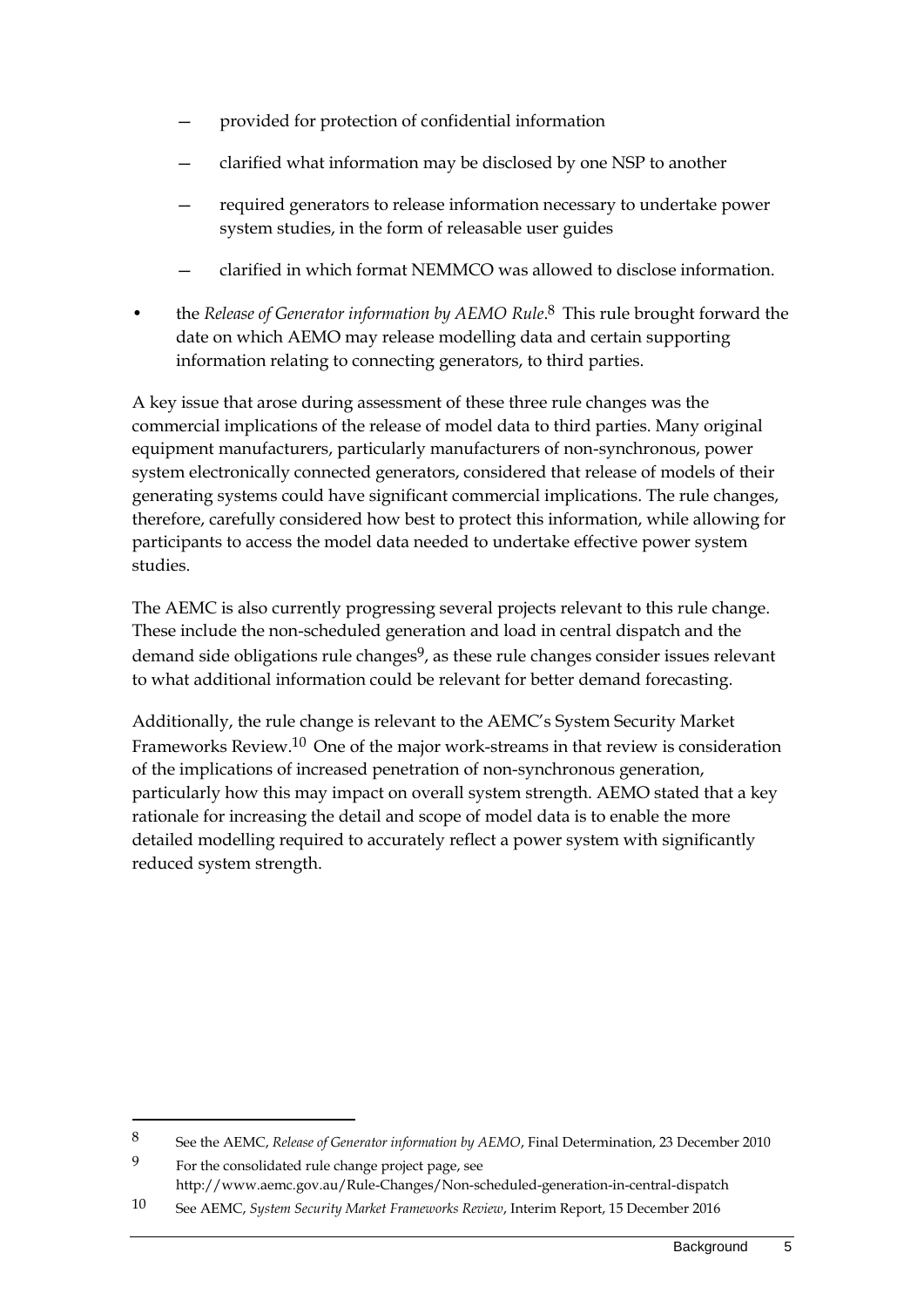## <span id="page-9-0"></span>**3 Details of the rule change request**

This chapter provides a summary of the rule change request. The request is available on the AEMC's website.11AEMO has proposed in its rule change request to:

- broaden the scope and increase the level of detail of model data AEMO may request from prospective participants and registered participants, including generators and NSPs
- increase the detail of model data AEMO may request from parties tendering for the provision of ancillary services, such as system restart ancillary services (SRAS), network support and controls ancillary services (NSCAS) and frequency control ancillary services (FCAS).

AEMO's rule change request also set out the details of the issues and changes it proposes to make to its Generating System Model Guidelines. These issues and changes will be determined by AEMO through the rules consultation procedures. As such, consideration of the merits of these specific changes is largely outside of the scope of the AEMC's assessment of the rule change request.

However, as AEMO's proposed changes to the Generating System Model Guidelines provide an indication of the nature and extent of the potential information provision obligations and requirements that may be placed on participants, they are relevant to the AEMC's consideration of potential compliance costs for participants.

### <span id="page-9-1"></span>**3.1 Rationale for the rule change request**

In its rule change request, AEMO provided its rationale for the rule change. AEMO stated that changes in the power system, particularly a reduction in system strength in some areas, mean that more detailed studies are required to understand how the power system will function under certain conditions.

AEMO argued that current information provision obligations on participants do not provide it with the kind of modelling data needed to undertake these more detailed power system studies.

AEMO stated that the rules currently:

• require generators to submit data necessary for AEMO (and relevant NSPs) to conduct power system studies. However, as the type of models to be provided is not specified, generators may not provide the kind of models required by AEMO to undertake effective studies of a power system.

To date, generators have submitted simpler RMS-type models. AEMO stated that these models may no longer provide levels of detail sufficient to undertake

<sup>11</sup> For AEMO's rule change request see: http://www.aemc.gov.au/Rule-Changes/Generating-System-Model-Guidelines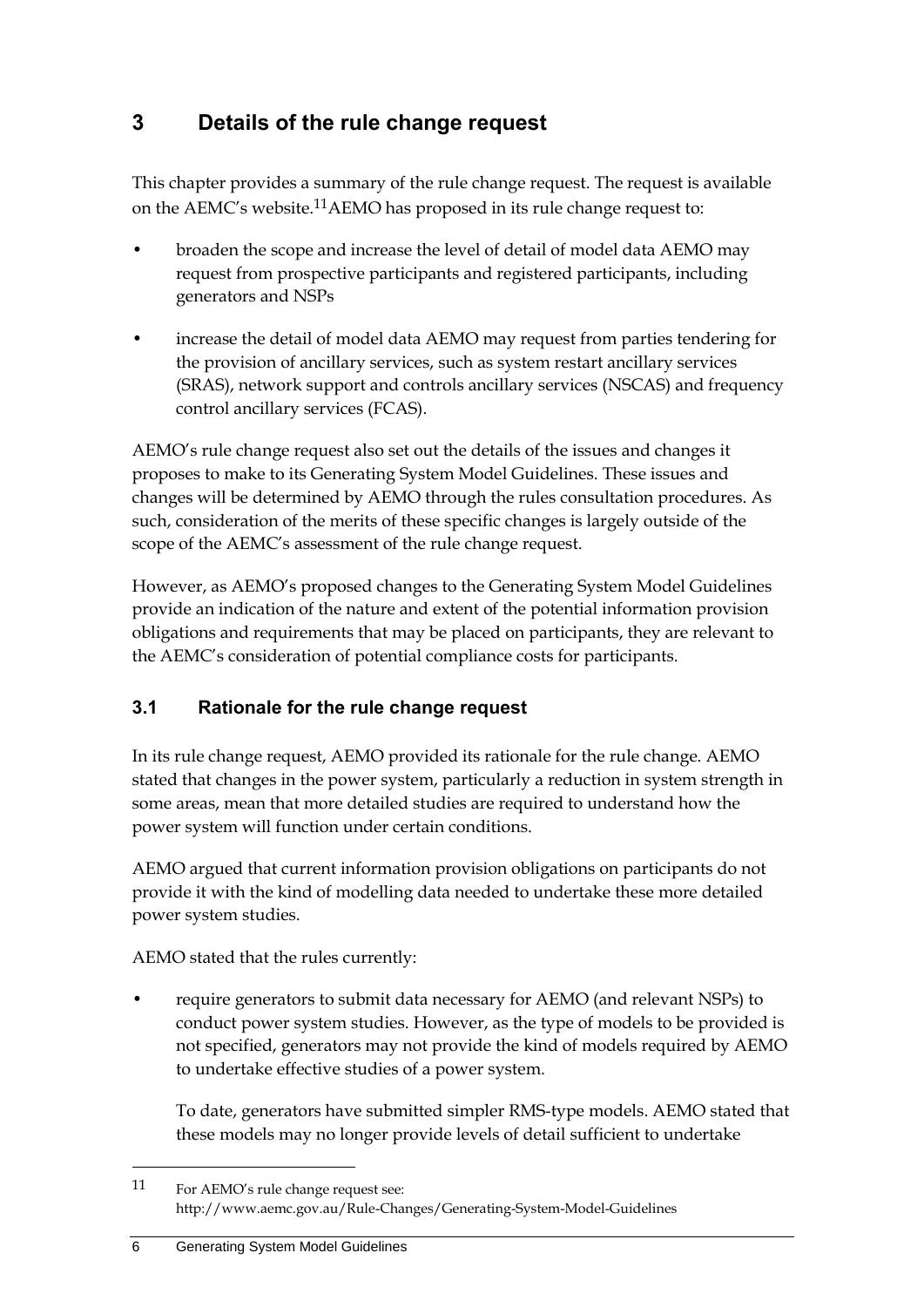effective power system studies, given changes to the power system such as reduced levels of system strength

- only require the provision of information related to generating units and do not require the provision of information about other equipment owned by generators, such as generator governors and protection equipment, as well as equipment owned by NSPs such as SVCs, synchronous condensers or interconnector protection systems. AEMO stated that these may have a significant impact on the performance of the transmission network
- require parties tendering for ancillary services (such as NSCAS, SRAS, and contingency FCAS) to provide data and models to AEMO for the purposes of assessing the effectiveness of tendered ancillary services. However, in the case of SRAS and NSCAS, AEMO argues that the type of data required by the NER may not be sufficient to allow for the most effective assessment of ancillary service tenders, which may result in inefficient under or over procurement, or the procurement of services that may not work effectively or as intended.

The rule change request includes a proposed rule.

A copy of the rule change request can be found on the AEMC website, [www.aemc.gov.au.](file:///C:/Users/istvan.szabo/AppData/Local/Temp/EXP/Narrative/www.aemc.gov.au)

### <span id="page-10-0"></span>**3.2 Proposed solution**

This section provides a summary of AEMO's proposed solution to the issues it has raised in its rule change request.

### **3.2.1 Extended detail and scope of data provision**

AEMO stated that allowing it to gather a broader scope of modelling information, as well as more detailed modelling information, will allow it and NSPs to undertake more effective power system modelling. This will allow for improved power system operation in the context of changing power system conditions, particularly reduced power system strength.

AEMO's request for access to additional modelling data can be described in terms of both a broader scope, and an increased level of detail, of modelling information required:

- broader scope in modelling means having access to modelling information for a larger set of generator and network equipment
- more detail in modelling means having access to more information about the technical operation of generators, typically through the provision of more detailed EMT type models.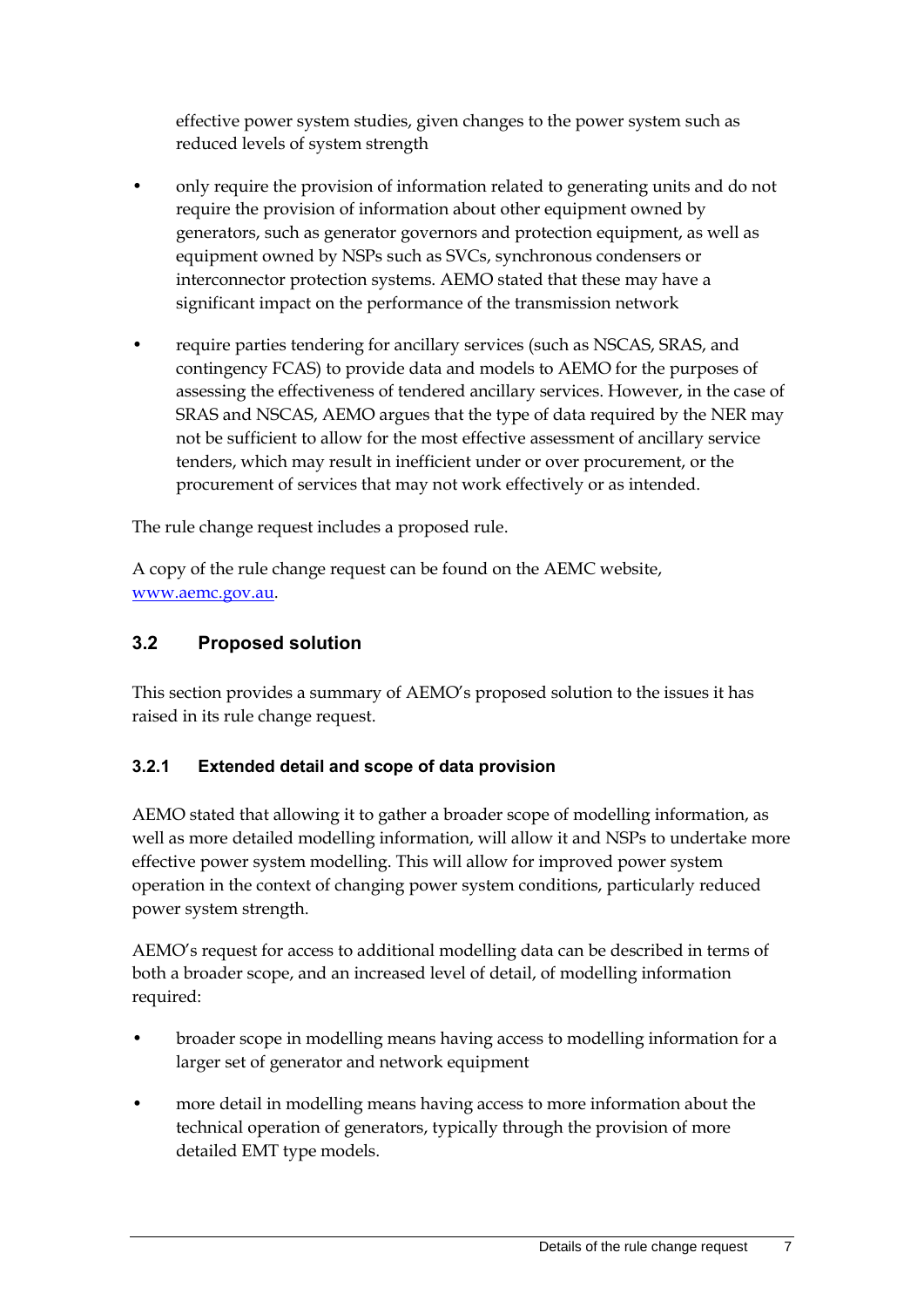### **Figure 3.1 Detail and scope of modelling data**



#### **Scope of information to be provided**

AEMO recommended that modelling data requirements in the rules should be extended to include all critical network elements and other generation equipment. To achieve this, it proposed that the relevant NER references to "Generating System" should be changed to "Power System".

In effect, AEMO proposed to broaden the scope of information that it would be able to gather from a range of participants. This may include gathering model data that reflects other equipment owned by generators, such as governors and protection equipment or equipment necessary for the provision of ancillary services. It may also include model data that reflects equipment owned by NSPs, including interconnector protection systems, SVCs and synchronous condensers.

#### **Detail of information to be provided**

AEMO stated that in certain cases, generators should be required to provide more detailed EMT-type models of their generating systems.

These types of models would only be required where a generating system is connected to the network via power electronic interfaced technologies or if "in AEMO's reasonable opinion, there is a risk that the generating system will adversely affect other *Network Users* or *power system security* or quality or *reliability* of the *power system*".12 In the former case, EMT-type models would only be required if the generating system is connected to the transmission system, or at the distribution system level if the installed capacity of the plant is greater than 10% of the available fault level at that point of connection.13

<sup>12</sup> AEMO, rule change request, 31 October 2016, p. 7

<sup>13</sup> Ibid., p. 7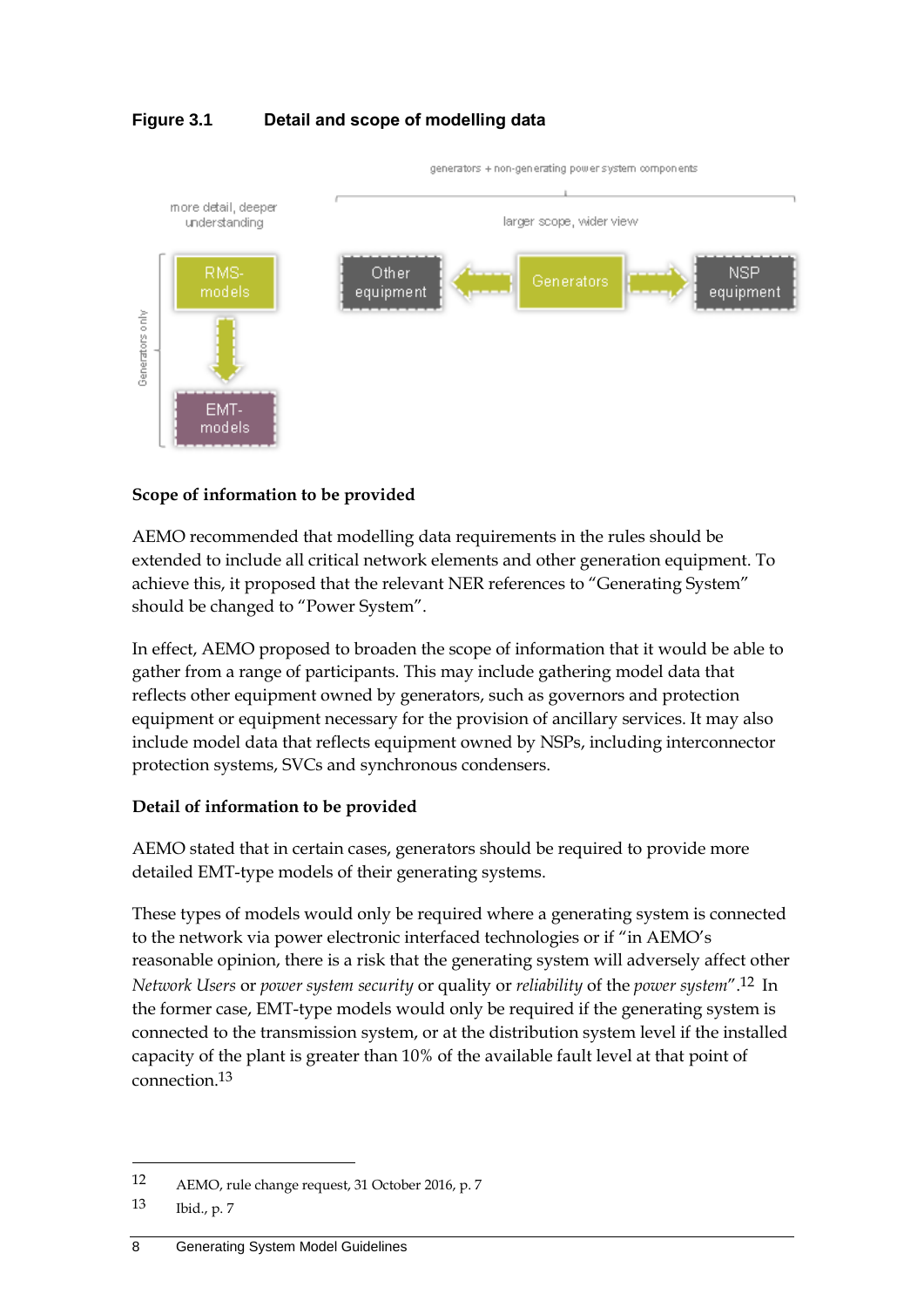These requirements would be assessed based on the risk that the equipment will "adversely affect *network capability*, *power system security*, quality or *reliability* of supply, inter-*regional* power transfers or the use of a *network* by another *Network User*".14

When deciding whether to require such modelling data, AEMO would consider, among other factors, "the size of the *plant*, *connection point* specifications, and the presence of adjacent *plant*".15 The basis of assessment and the factors relate to both the extension of the scope and the detail of data provision.

#### **Stated benefits of increased model detail and scope**

AEMO stated that access to a more detailed and broader scope of modelling data will allow it to operate and plan the power system more effectively:

- **More effective connection processes:** AEMO considered that more detailed model data will assist in the assessment of new generators seeking to connect to the power system. For example, more detailed EMT-type models would allow AEMO (and potentially NSPs) to more effectively assess how non-synchronous, power electronic connected generators are likely to behave in a low power system strength environment, including how they may interact with other generators. This would allow for the negotiation of more effective access standards and/or generator performance standards.<sup>16</sup>
- **More effective power system operation:** AEMO considered that it could conduct better power system studies if it had access to more detailed modelling data. This would allow for the formulation of more accurate constraint equations to support more efficient operation of the power system. AEMO stated that these better power system studies would also allow for the efficient procurement of more effective ancillary services, supporting the secure operation of the power system.
- **More effective planning processes:** AEMO advised that building extra transmission network capacity that cannot be fully utilised in practice could be avoided through more detailed modelling information to enable more accurate power system studies. This is because the effective utilisation of network capacity may be impacted due to the characteristics of non-synchronous generation. More detailed EMT-type models to support better power system studies throughout the planning process may allow for these limitations to be identified before they arise. AEMO stated that more detailed model data would assist the evaluation of options presented during regulatory investment tests for transmission (RIT-T) by

<sup>14</sup> Ibid., p. 7

<sup>15</sup> Ibid., p. 7

<sup>16</sup> Access standards are approved by the TNSP, however, according to 5.3.4A (a) of the rules, AEMO must advise on negotiated access standards. The generator performance standards proposed by the generator must be approved by AEMO and must be based on the access standards, regardless of being automatic or negotiated.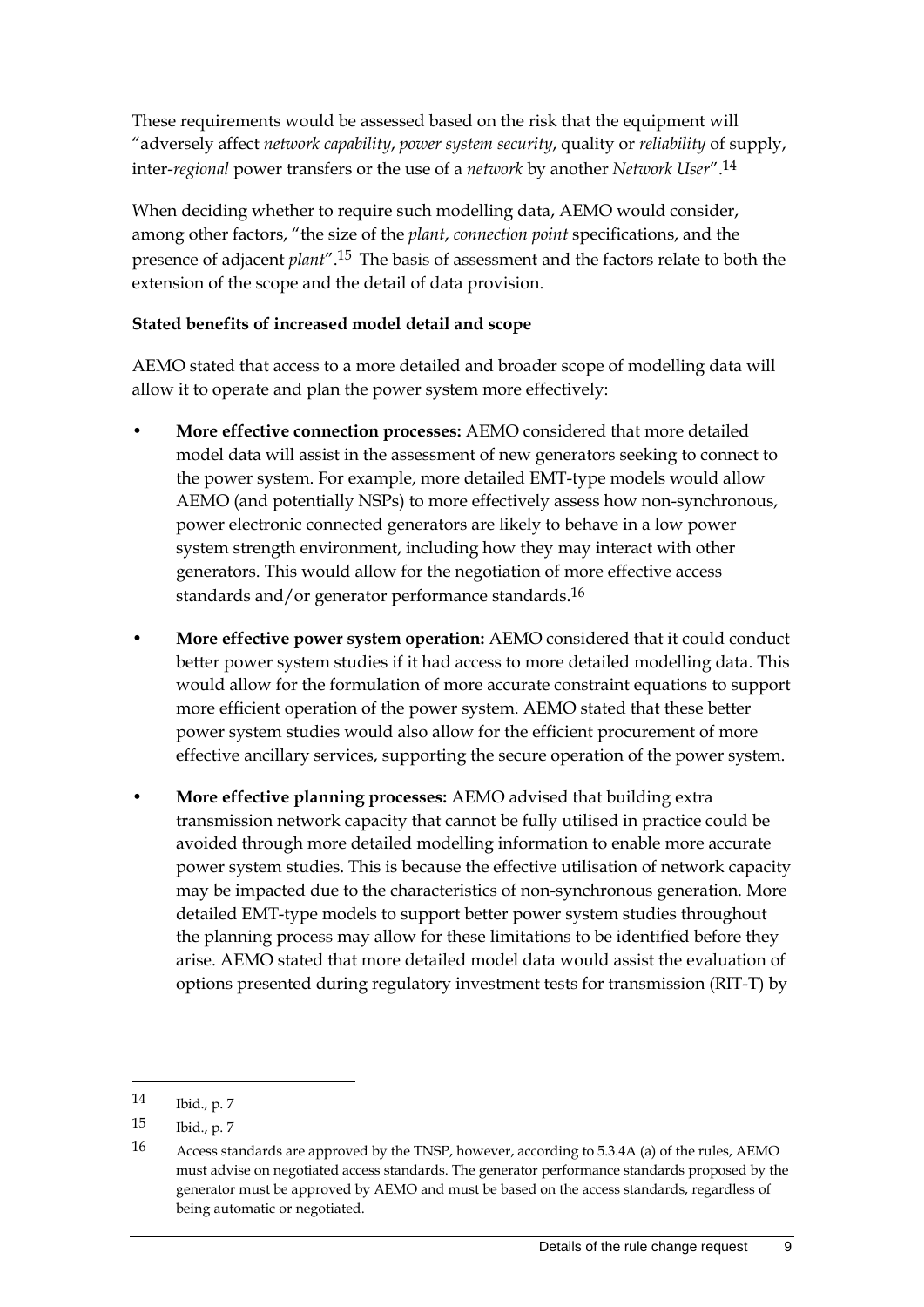allowing for the higher integration of intermittent generation, while maintaining power system security.17

### **3.2.2 More efficient ancillary services procurement**

AEMO has also stated that more detailed information and a broader scope of information will allow it to undertake more effective assessments of both market and non-market ancillary services.18 This may have benefits in terms of improving the efficiency and effectiveness of service procurement, as well as allowing for more efficient operation of the power system.

In AEMO's view, a broader scope of model information and more detailed model information may be necessary from parties seeking to tender for certain types of ancillary services, including NSCAS, SRAS and FCAS. AEMO advised that this additional data may be necessary in order to accurately assess how an ancillary service will function in extreme power system conditions. For example, to adequately assess whether tendered SRAS is likely to work effectively, AEMO argued it is necessary to model the extreme voltage conditions that can exist during a system restoration. More detailed EMT-type models may be required to support this kind of power system modelling.

By allowing for more accurate modelling of tendered services, AEMO stated it may be better positioned to procure an efficient quantity of the relevant service, avoiding unnecessary purchases and therefore minimising ancillary services costs, which are ultimately borne by consumers through electricity prices.

AEMO also stated that system security may be supported by allowing it to more accurately model the ability of different tendered services to actually deliver their stated capability. In the case of a service like SRAS or FCAS, this may improve overall system security, by allowing AEMO to procure the services that have the greatest probability of actually being available when called on during a system security event.

### **3.2.3 Application to existing participants**

AEMO's rule change request proposed that these new information provision requirements would mainly be applied to new connecting generators. However, in some instances, existing registered participants would also be required to provide modelling information.

For generators, this information would generally be required only at the time of negotiating a network connection or if changes are made to existing plant through the process under rule 5.3.9.

<sup>17</sup> AEMO, rule change request, 31 October 2016, p. 7

<sup>18</sup> Market ancillary services include regulation and contingency FCAS and are sourced by the NEM dispatch engine through the 5 minute dispatch process. Non market ancillary services include SRAS and NSCAS. SRAS is procured by AEMO and NSCAS is procured by NSPs (and potentially AEMO). Both are typically procured on a bilateral contract basis.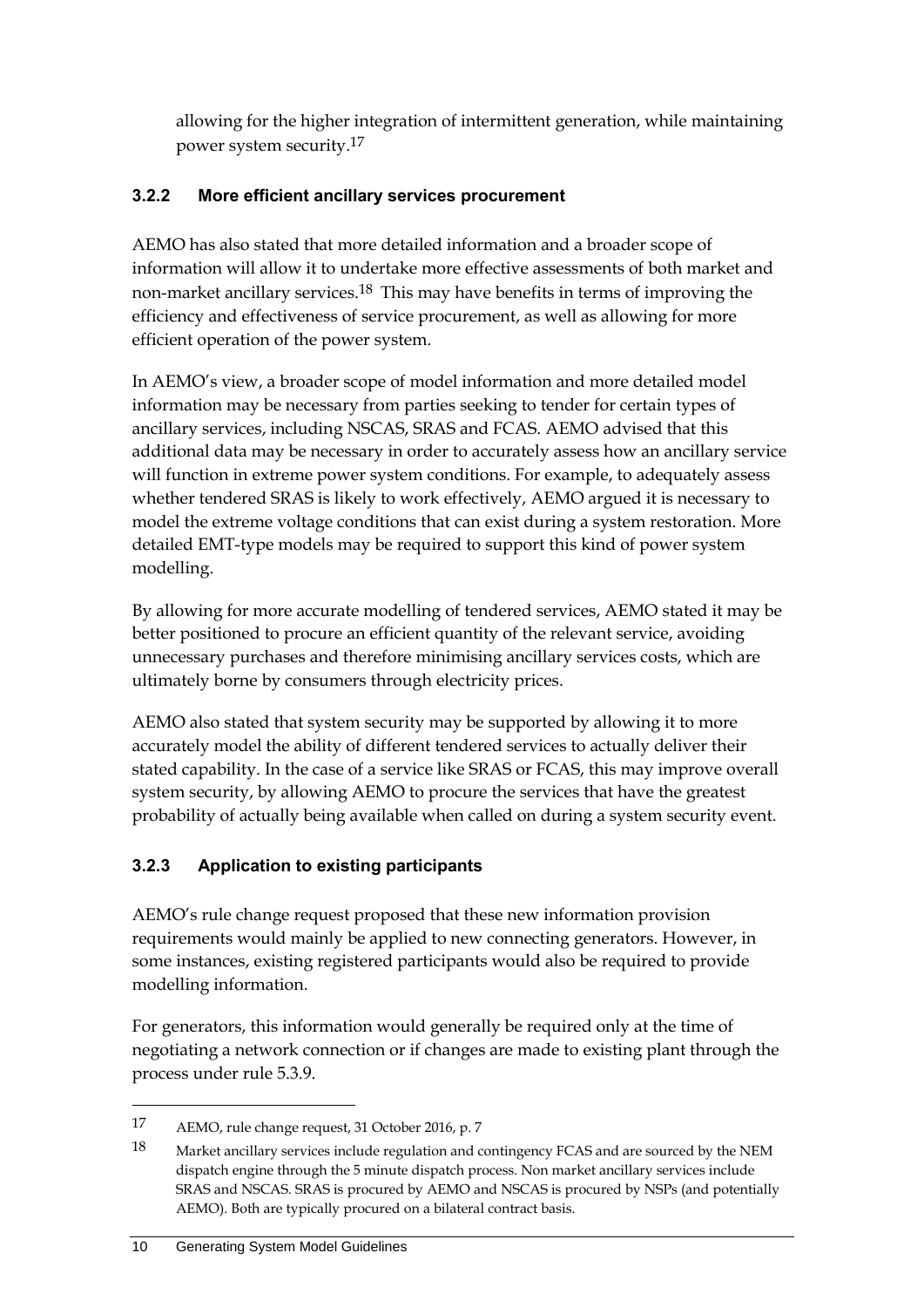Under AEMO's rule change request, existing generators, TNSPs or other registered participants, would be exempt from having to provide additional modelling information for existing plant, unless "in AEMO's reasonable opinion, there is a risk that the *plant* will adversely affect *network capability*, *power system security*, quality or *reliability* of supply, inter-*regional* power transfers or the use of a *network* by another *Network User*."19 This would mean that, in some cases, AEMO would have discretion to require additional information, potentially including both a broader scope and more detailed modelling information, from existing registered participants.

<sup>19</sup> AEMO, rule change request, 31 October 2016, p. 13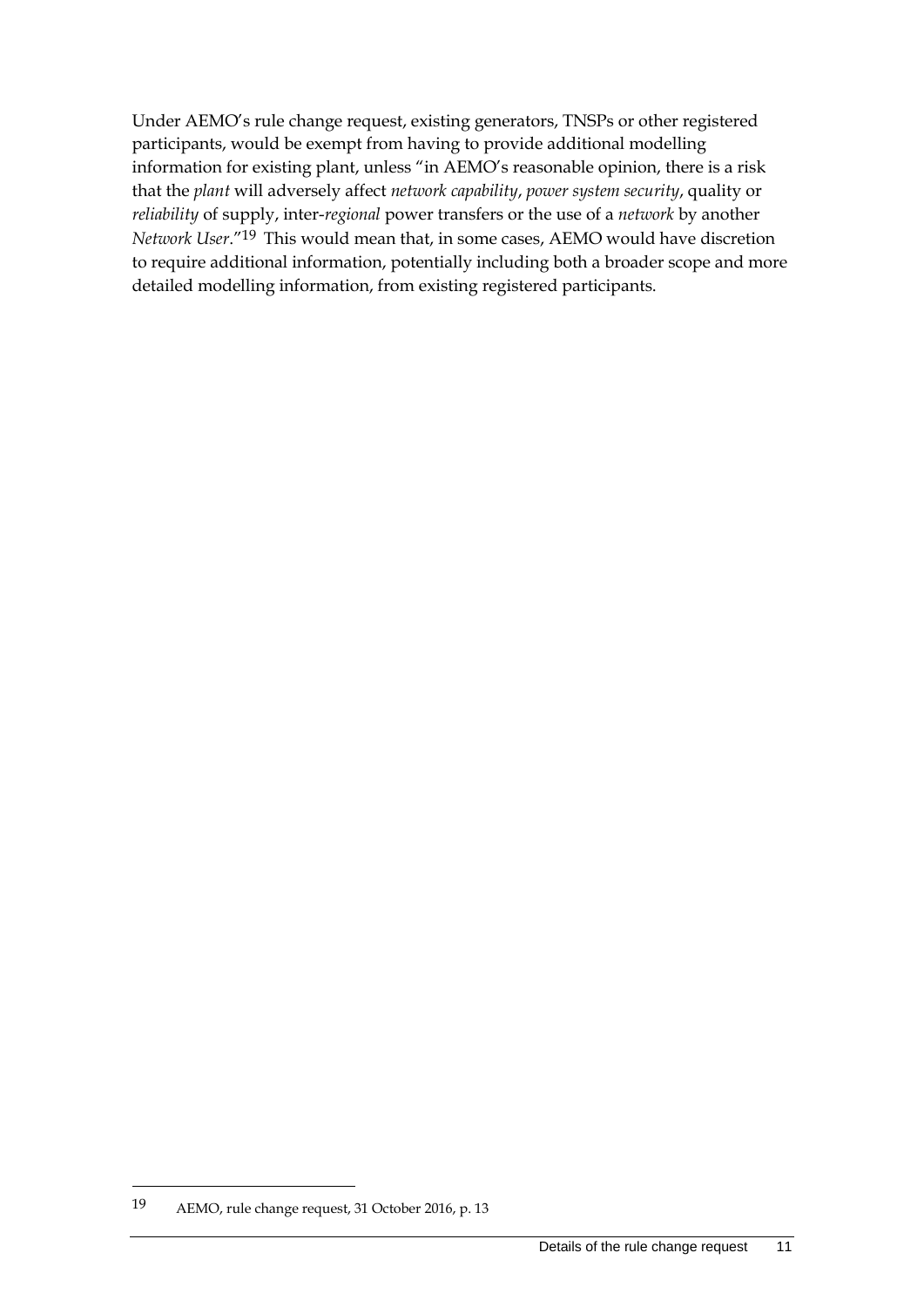## <span id="page-15-0"></span>**4 Assessment framework**

The Commission's assessment of this Rule change request must consider whether the proposed rule promotes the National Electricity Objective (NEO).

### <span id="page-15-1"></span>**4.1 Rule making test**

### **4.1.1 Achieving the NEO**

Under the NEL the Commission may only make a rule if it is satisfied that the rule will, or is likely to, contribute to the achievement of the national electricity objective (NEO).<sup>20</sup> This is the decision making framework that the Commission must apply.

The NEO is:21

"To promote efficient investment in, and efficient operation and use of, electricity services for the longer term interests of consumers of electricity with respect to -

- (a) price, quality, safety, reliability and security of supply of electricity; and
- (b) the reliability, safety and security of the national electricity system.""

Under the Northern Territory legislation adopting the NEL $^{22}$  the Commission must regard the reference in the national electricity objective to the "national electricity system" as a reference to whichever of the following the Commission considers appropriate in the circumstances having regard to the nature, scope or operation of the proposed rule:

- the national electricity system;
- one or more, or all, of the local electricity systems;
- all the electricity systems referred to above.

but is not a jurisdictional derogation, participant derogation or rule that has effect with respect to an adoptive jurisdiction for the purpose of s. 91(8) of the NEL.

<sup>20</sup> Section 88 of the NEL.

<sup>21</sup> Section 7 of the NEL.

<sup>22</sup> Section 32A of the National Electricity (Northern Territory) (National Uniform Legislation) Act 2015.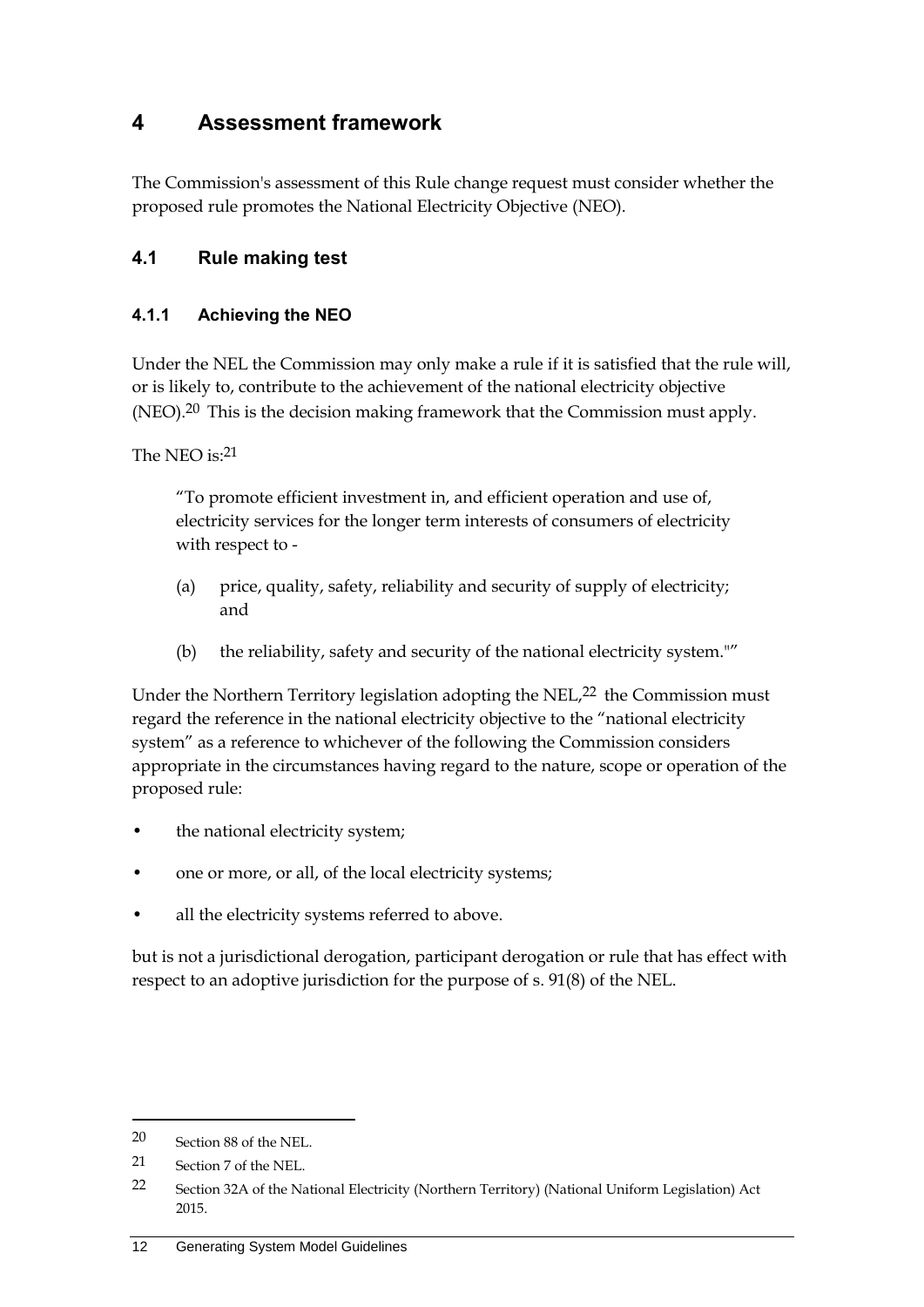### <span id="page-16-0"></span>**4.2 Proposed assessment framework**

Assessment of this rule change request will consider whether the proposed changes in the rule change request are likely to deliver more efficient outcomes. In particular, assessment will include consideration of whether the proposed rule will facilitate more efficient investment and operation of the power system:

- **Efficient operation:** The rule change request will be assessed in terms of whether the provision of more detailed information for AEMO and NSPs is likely to facilitate more efficient operation of electricity services through more effective power system operation and use of ancillary services.
- **Efficient investment:** The assessment will also consider whether more detailed information is likely to support more efficient investment in network and generation assets, if the additional information supports more effective planning of those assets.

These potential operational and investment benefits are discussed in more detail below, particularly as they relate to the proportionality of the proposed solution to the identified issue, potential improvements in the security of power system operation, the efficiency of planning processes, and price impacts.

- **Proportionality:** When considering the introduction of new regulatory requirements for modelling data provision, it is first necessary to consider the materiality of current issues, whether they can be adequately addressed under existing frameworks or whether a change to the NER is required. This is necessary as the introduction of more regulatory obligations for the provision of wider scope and greater detail of modelling data may result in higher implementation and compliance costs, at least some of which may be passed on to consumers as higher prices. The complexity and extent of the regulatory obligation should be in proportion to the materiality of the issue it is designed to address.
- **Operation of the power system:** AEMO considered that a potential benefit of increased detail of modelling data may be enhancements to power system operation, with consequent improvements to system security. Security refers to the maintenance of the power system within certain technical operating limits. The provision of a broader scope and more detailed modelling data may allow for more effective power system studies. This may in turn enhance the quality of the system information available to AEMO and allow for more effective system operation, helping to improve the overall security of the power system.

Access to more detailed and a broader scope of modelling information may also allow for a more effective assessment and procurement of ancillary services. This may in turn allow for more effective management of system security issues as they arise.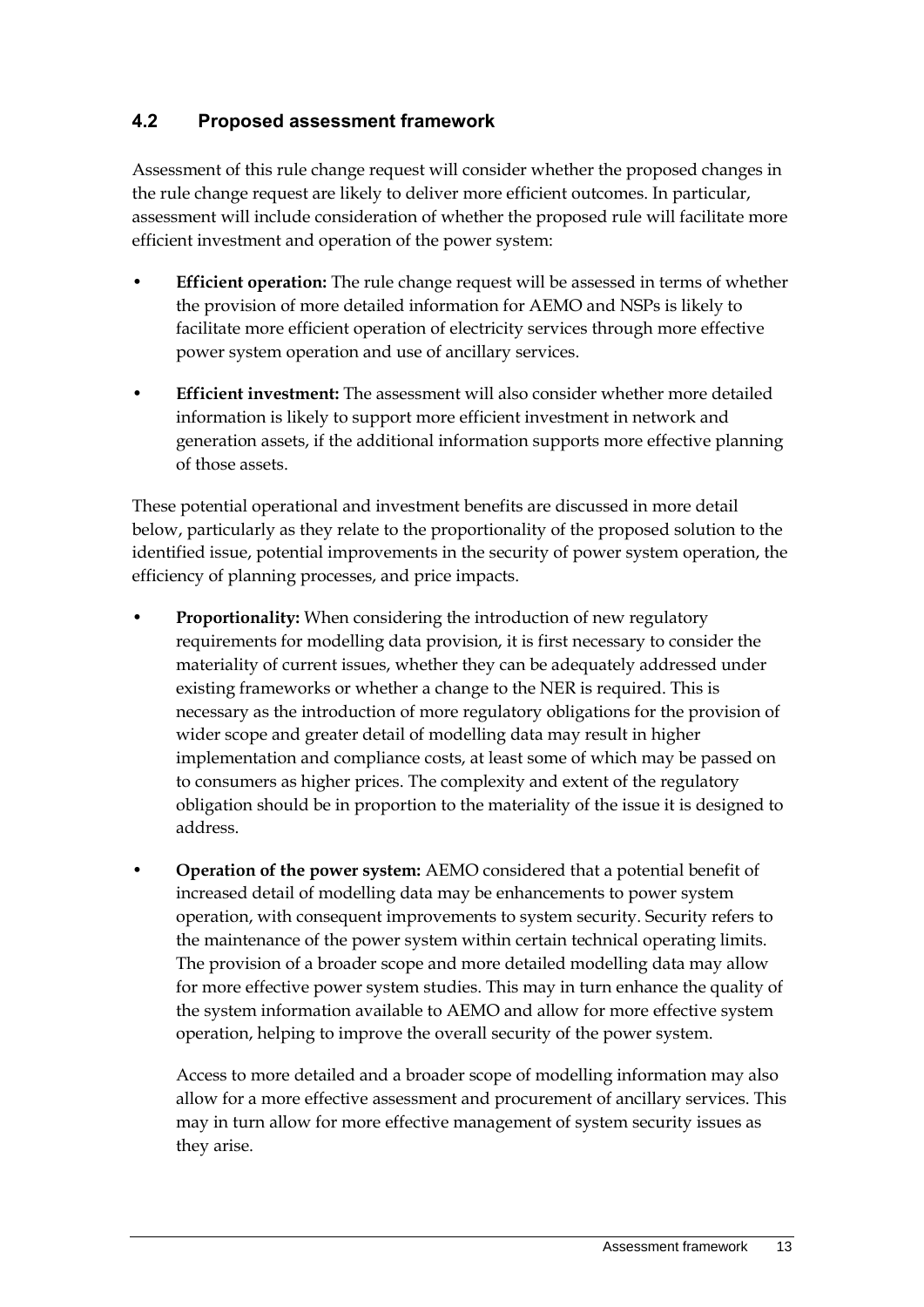• **Planning outcomes:** Access to more detailed modelling data to develop more effective power system studies may support AEMO, NSPs and generators in undertaking their various planning processes. This may refer to planning in a more general sense, being the processes of planning where to connect a new generator to the system undertaken by AEMO, NSPs and generators. It may also refer to the formal processes undertaken by AEMO and NSPs when planning the transmission network, through the national transmission network development plan (NTNDP)/transmission annual planning report (T-APR) processes.

In the NEM, the concept of planning is more commonly used to refer to the general planning of network infrastructure by AEMO and NSPs. As part of this process, access to better modelling information may support more effective power system studies, which may in turn be used when undertaking formal planning obligations through the NTNDP and NSPs' APR processes. A more efficient planning process can have a number of benefits for consumers, including lower network costs as well as improved security and reliability outcomes.

This outcome can only be achieved if key system parameters can be accurately modelled and evaluated in the planning phase. The rule change request will therefore be assessed in terms of whether it is likely to support more accurate or effective modelling by AEMO and NSPs, and whether this is likely to enhance the transmission network planning process.

Planning may also refer to the more general process of determining where a new generator should be connected to the NEM power system. This process involves the generator, the relevant NSP and AEMO. Where such a process can be better informed through more detailed modelling data and more accurate power system studies, this may result in AEMO, NSPs and generators being able to identify the optimal location of generation units in the network, in terms of increasing the likelihood the generator's ability to be dispatched (i.e., avoiding the risk of being constrained off) and reducing the possibility that the generator will locate in an area that will have a negative impact on the power system overall.

Price: There may be a number of consequences for energy prices that flow from this rule change request. On the one hand, there are potential costs to generators and NSPs associated with the provision of additional modelling data. These may be passed through to consumers through increased energy costs or network charges.

However, more efficient planning and operation of the power system may enhance the ability of generators to deliver energy to market, with positive consequences for competition in the wholesale market. Furthermore, more efficient and effective procurement of ancillary services may help to reduce the cost of these services, which are ultimately passed on to consumers. The AEMC's assessment of the rule change request will therefore consider the possible extent of these various price effects for consumers.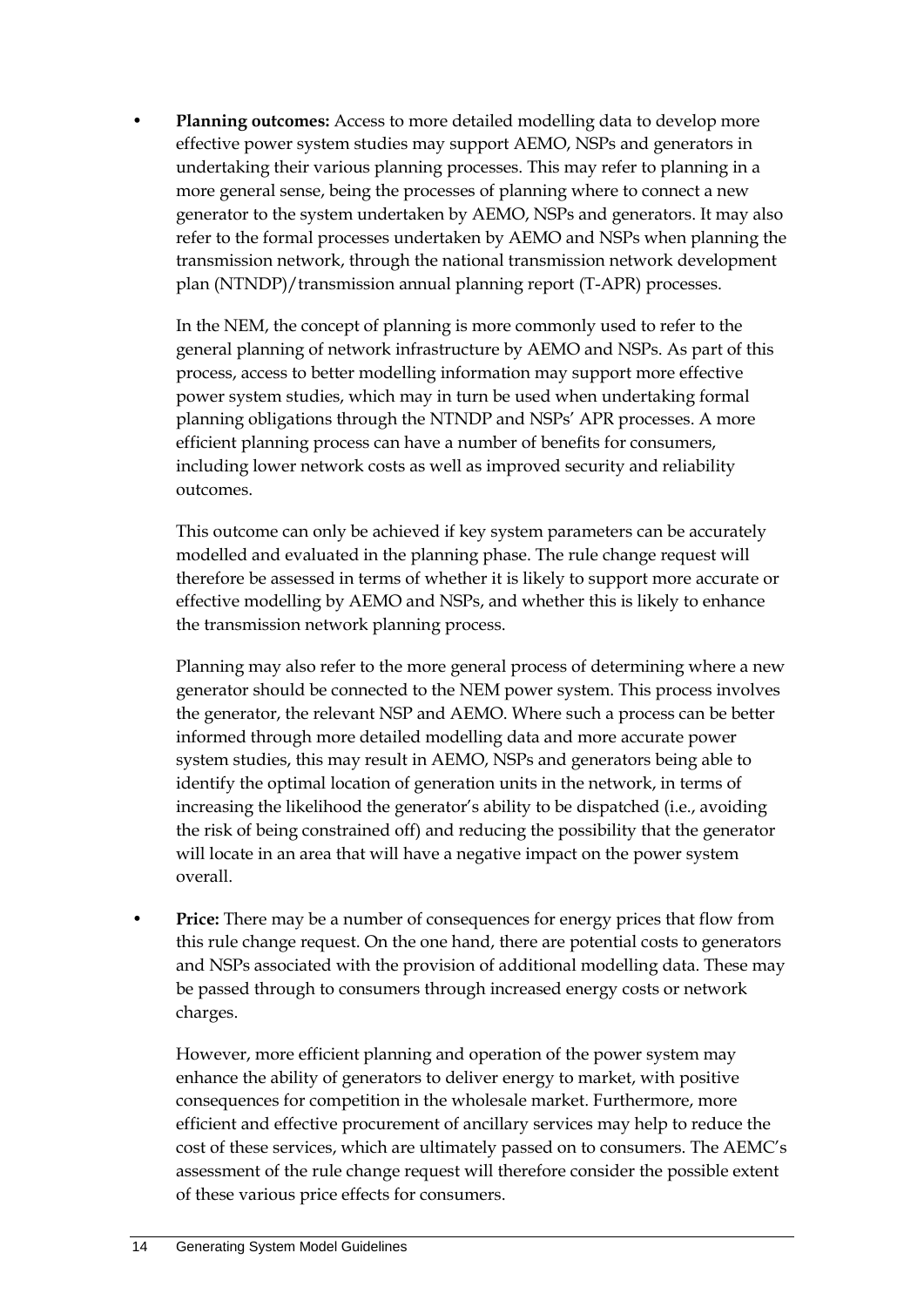### <span id="page-18-0"></span>**4.3 Making a more preferable rule**

Under s. 91A of the NEL, the Commission may make a rule that is different (including materially different) to a proposed rule (a more preferable rule) if it is satisfied that, having regard to the issue or issues raised in the rule change request, the more preferable rule will or is likely to better contribute to the achievement of the NEO.

### <span id="page-18-1"></span>**4.4 Making a differential rule**

From 1 July 2016, the National Electricity Rules (NER), as amended from time to time, apply in the Northern Territory, subject to derogations set out in Regulations made under the NT legislation adopting the NEL.<sup>23</sup> Under those Regulations, only certain parts of the NER have been adopted in the NT.<sup>24</sup> As elements of the rule change requests relate to parts of the NER that will apply in the Northern Territory, the Commission will assess the rule change requests against additional elements required by the Northern Territory legislation.25

Under the Northern Territory legislation adopting the NEL, the Commission may make a differential rule if, having regard to any relevant ministerial council of energy statement of policy principles, a different rule will, or is likely to, better contribute to the achievement of the NEO than a uniform rule.<sup>26</sup> A differential rule is a rule that:

(a) varies in its term as between:

<u>.</u>

- (i) the national electricity system; and
- (ii) one or more, or all, of the local electricity systems; or
- (b) does not have effect with respect to one or more of those systems,

but is not a jurisdictional derogation, participant derogation or rule that has effect with respect to an adoptive jurisdiction for the purpose of s. 91(8) of the NEL.

<sup>23</sup> National Electricity (Northern Territory) (National Uniform Legislation) (Modifications) Regulations.

<sup>24</sup> For the version of the NER that applies in the Northern Territory, refer to: http://www.aemc.gov.au/Energy-Rules/National-electricity-rules/National-Electricity-Rules-(No rthern-Territory).

<sup>25</sup> National Electricity (Northern Territory) (National Uniform Legislation) Act 2015.

<sup>26</sup> The National Electricity Law as modified by the National Electricity (Northern Territory) (National Uniform Legislation) Act 2015.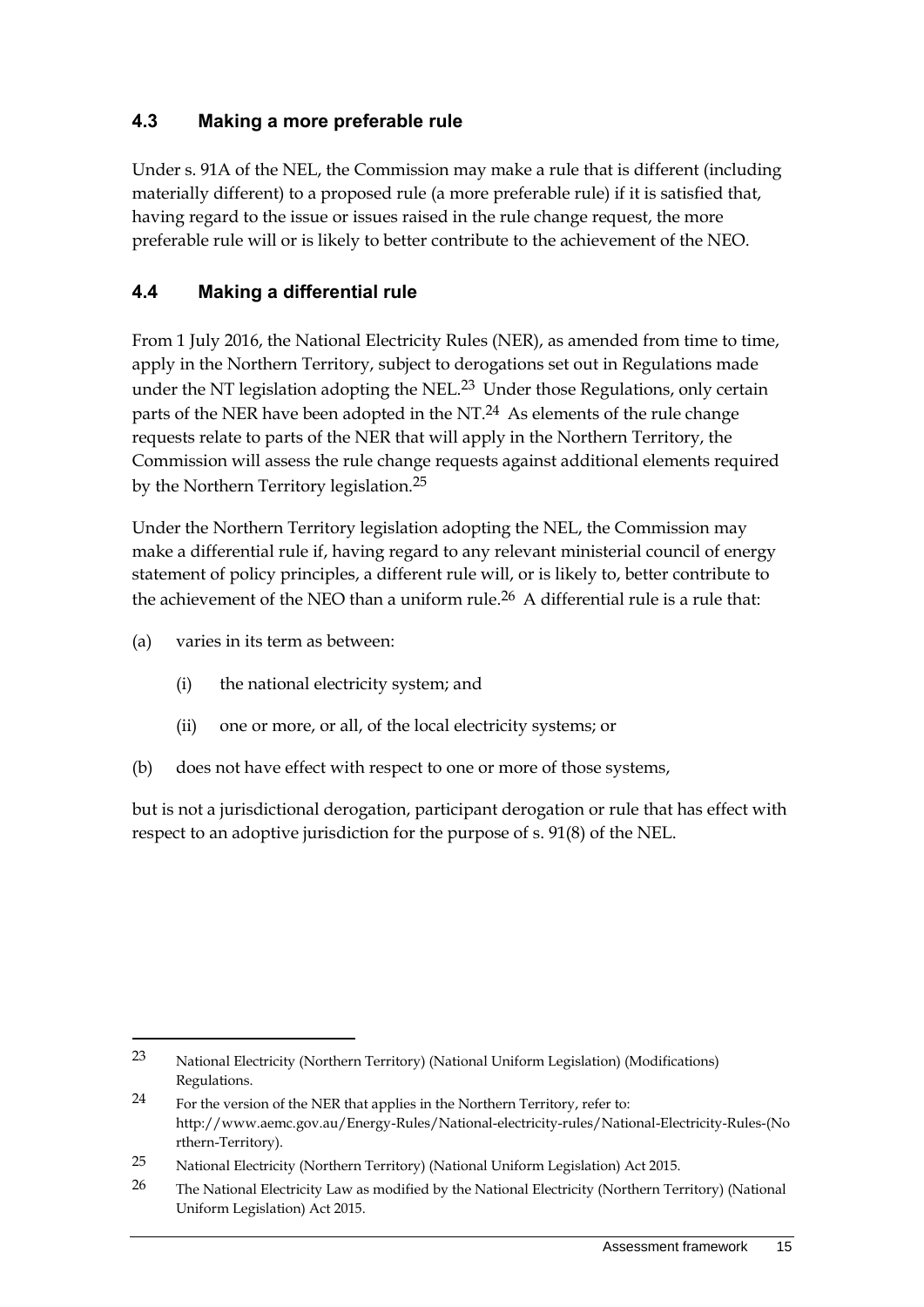## <span id="page-19-0"></span>**5 Issues for Consultation**

Taking into consideration the assessment framework, a number of issues have been identified for initial consultation. Stakeholders are encouraged to comment on these issues as well as any other aspect of the rule change request or this paper, including the proposed assessment framework.

### <span id="page-19-1"></span>**5.1 Materiality of issue and potential benefits of implementation**

The core issue raised by AEMO is that current information provision obligations are insufficient and therefore warrant a change to the NER.

- AEMO stated that changes to the NER are needed to require participants to provide it with more detailed modelling data. It argued this is necessary so it can continue to undertake accurate power system studies in a lower system strength environment.
- AEMO also stated that changes to the NER are needed to require ancillary service providers, particularly SRAS providers, to provide more detailed modelling data. It argued this is necessary so that it can undertake effective assessments of SRAS tenders.

However, as discussed in chapter 2, the NER already require generators and SRAS providers to provide AEMO with modelling data. AEMO also have various information gathering powers.

A key issue for consideration therefore is whether the NER require amendment to allow AEMO to gather this more detailed modelling data. In answering this question, it is necessary to consider the materiality of the issues raised by AEMO (addressed in this section) as well as the extent of AEMO's existing information gathering powers under the NEL and NER (addressed in section 5.2).

### **System strength and more detailed modelling data**

As the number of non-synchronous generators in the NEM continues to increase, a number of changes are occurring in the power system. This includes lower fault levels or reduced system strength, which can result in a weaker system.<sup>27</sup>

AEMO has argued that inverter connected, non-synchronous generation systems may require more detailed and sensitive modelling, as these generators may react differently or unpredictably in power systems with reduced system strength. These kinds of generating systems may also interact with other systems in unpredictable ways in a low system strength environment.

However, AEMO argued that the NER do not currently require generators to provide it with the kind of detailed model data it needs to undertake the power system studies

<sup>27</sup> See: AEMC, *System Security Market Frameworks Review - Interim Report*, 15 December 2016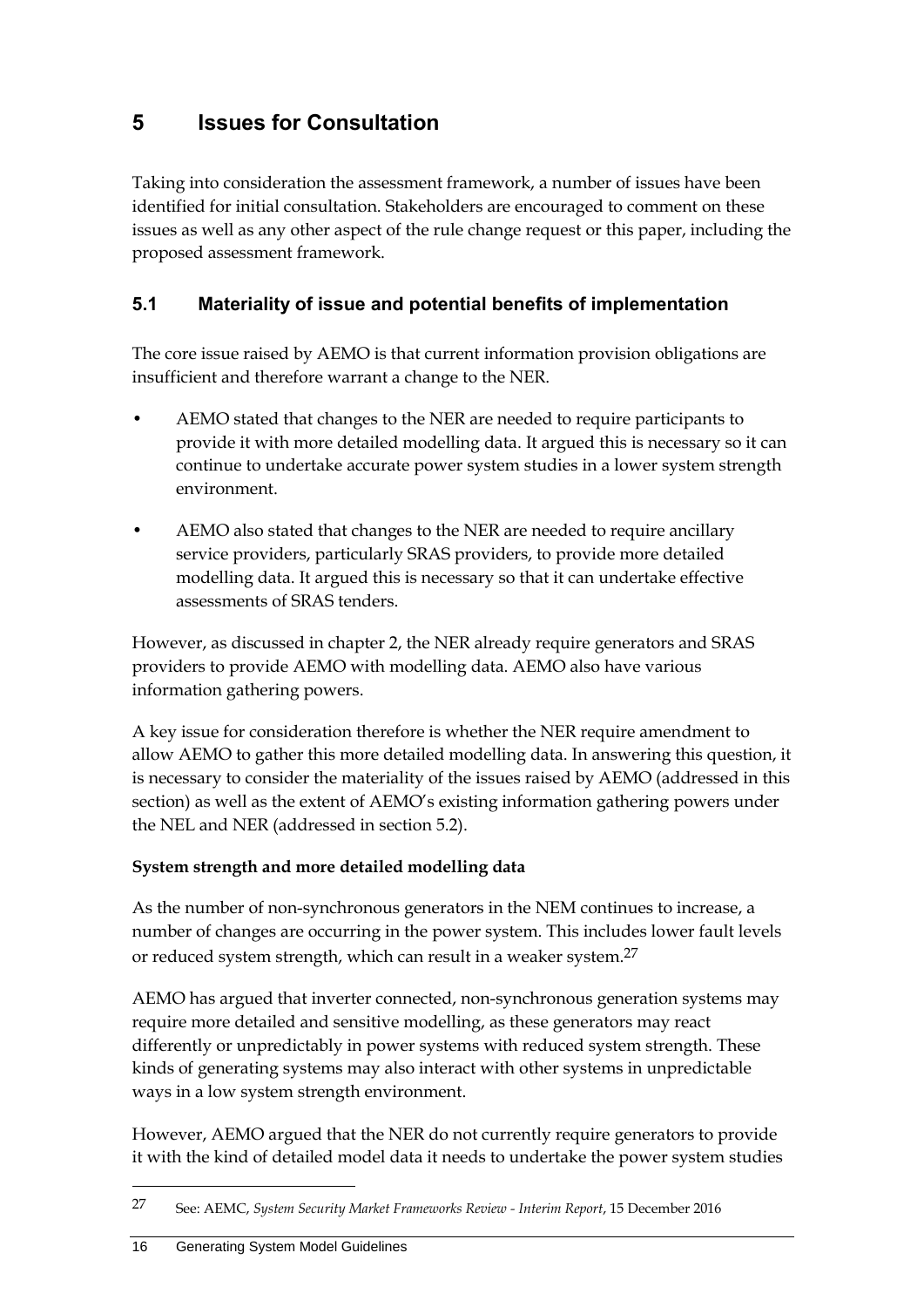to accurately capture these kinds of effects. $28$  It argued that the NER should therefore be amended to require the provision of more detailed model data, as not being able to undertake effective power system studies could have operational and security implications.

AEMO also argued that in this new environment, other, previously not modelled equipment in the network (including reactive support plant, high-voltage direct current transmission links, large variable speed motor drives and protective functions) may be increasingly relevant to modelling the operation of the power system. Certain parts of the network, where local system strength is already at low levels and non-synchronous generators are in close electrical proximity to each other, may require more detailed modelling information to allow effective assessment of interactions between generators and other equipment. Access to model data for certain network equipment and more detailed data about generating systems may therefore allow for more accurate and effective power system modelling by AEMO.

A key question for consideration therefore is whether these changing power system conditions mean that current model data provision obligations are no longer sufficient to allow for effective assessment of the power system by AEMO.

### **Ancillary service procurement**

<u>.</u>

As noted in chapter 2, the NER currently require ancillary service providers, specifically SRAS providers, to provide modelling data to AEMO.

AEMO also stated that the current modelling data requirements for SRAS and NSCAS are insufficient, which may reduce the efficiency of the procurement of these services. This is because assessing the effectiveness of SRAS and NSCAS involves modelling of a power system under more extreme conditions. However, AEMO argued that the current modelling data provision requirements do not support the kind of power system studies required to accurately reflect how SRAS units are likely to behave in these extreme power system conditions.

Finally, AEMO stated that the existing modelling data may not be sufficient for the optimal assessment of FCAS capabilities. It considered that this could result in involuntary or excessive load shedding due to the inadequate assessment of the capability of each contingency FCAS.

A key question for consideration therefore is whether current model data provision obligations on ancillary service providers remain sufficient to allow for the effective assessment and procurement of these services.

<sup>28</sup> As discussed in section 2.1, NER clause S5.2.4(b)(5) currently describes the type of model data that generators must provide to AEMO. However, this clause does not specify whether this information should be provided as an RMS-type or EMT-type model.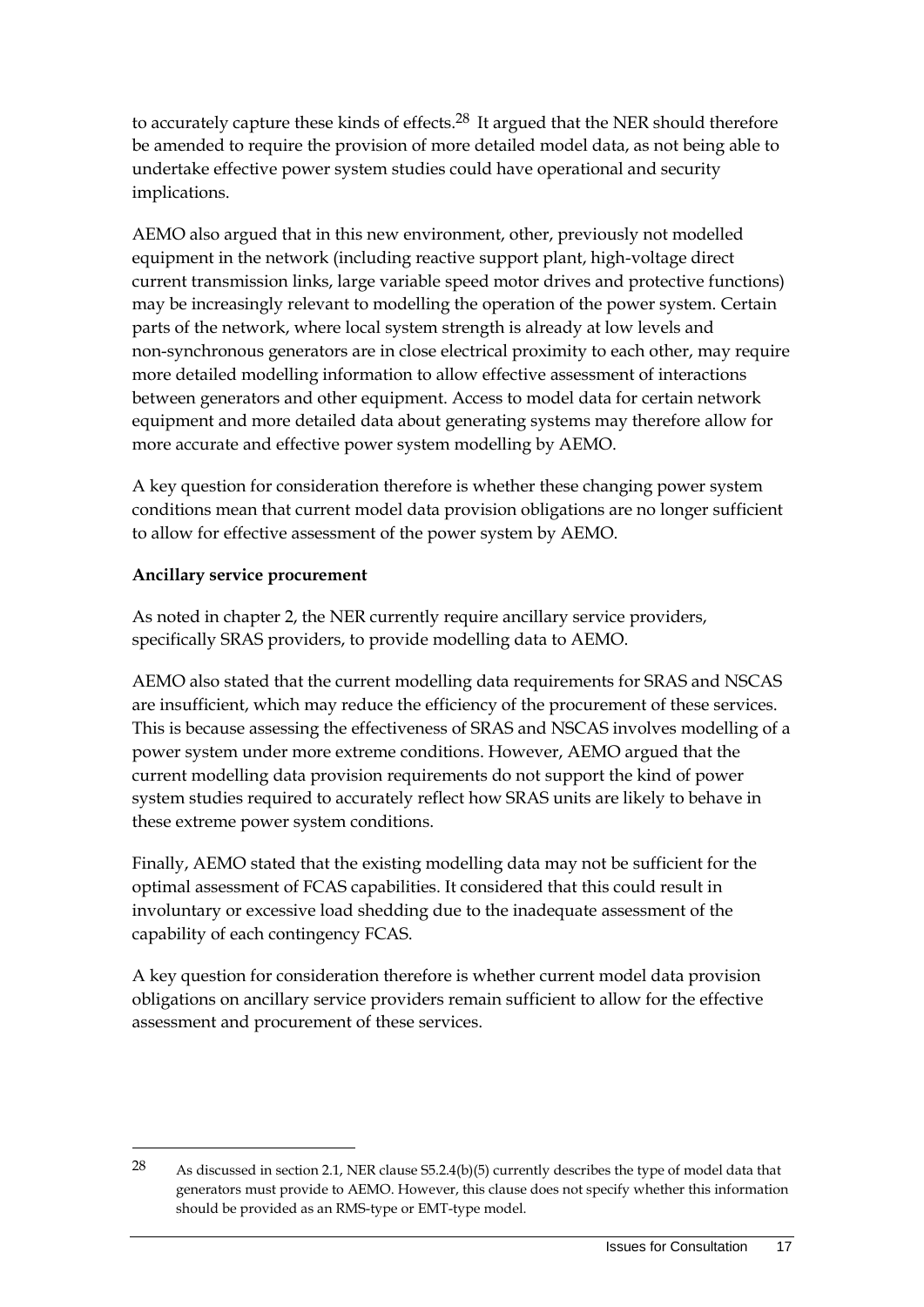### **Issue 1 Materiality of the issue**

- **1. Are changing power system conditions impacting on the ability of AEMO, and other parties, to accurately model the power system?**
- **2. Given any such impacts, do existing NER requirements for the provision of model data remain sufficient for parties to undertake effective power system studies?**
- **3. Is it necessary to amend the NER to place more explicitly defined obligations on participants to provide specific modelling data to AEMO?**

### <span id="page-21-0"></span>**5.2 AEMO's information gathering powers**

A key aspect of AEMO's rule change request is to expand the range of information that AEMO may request from market participants.

In assessing AEMO's proposal, it is necessary to consider what abilities AEMO already has for obtaining necessary information under the NEL and NER.

More generally, it is relevant to consider whether this information should be obtained by AEMO through a general, relatively open information gathering power, or through more specific means.

### **AEMO's information gathering powers**

AEMO has information gathering powers under the NEL. A relevant issue to be considered in this rule change request is whether these information gathering powers are sufficient to address the issue raised by AEMO.

For example, the NEL allows AEMO, if it considers it reasonably necessary to do so for the exercise of a relevant function, to request information from a person or a class of persons (including registered participants) through a market information instrument.29 Relevant functions are defined as AEMO's function as national transmission planner (NTP), an additional advisory function, a declared network function or any other statutory function for which the NEL authorises AEMO to gather information by means of a market information instrument.30

### **AEMO information gathering or generator information provision requirement**

The rule change request proposed that AEMO would have reasonably wide discretion to seek EMT-type model data from generators, under certain conditions specified in the NER.

<sup>29</sup> Part 5, Division 5, 53 (1) of the NEL.

<sup>30</sup> Part 5, Division 5, 53 (2) of the NEL.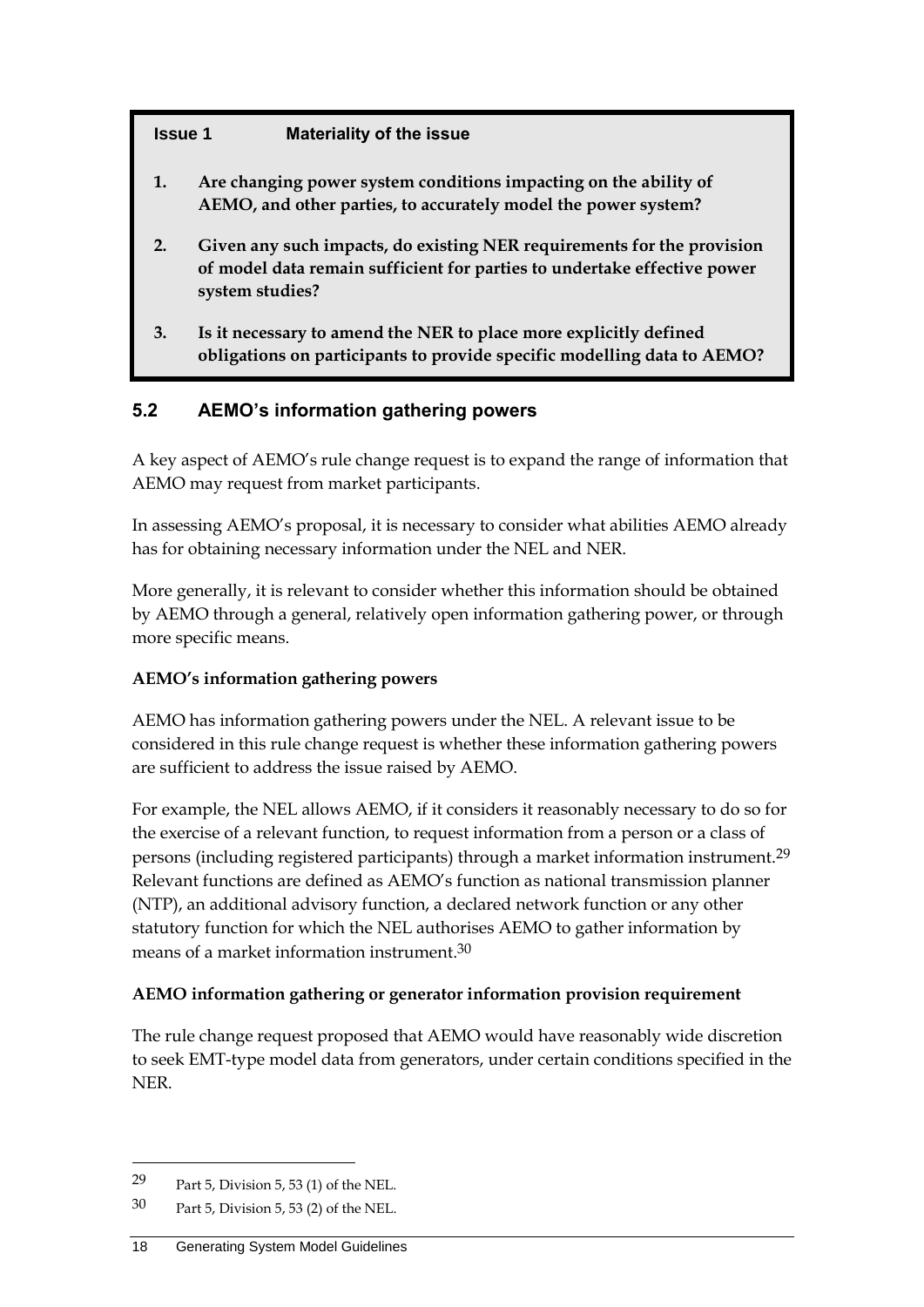The AEMC seeks stakeholders' feedback on whether this kind of reasonably broad information gathering power would be the most appropriate solution for addressing the issues raised in the rule change request. As it has a reasonably broad scope, it would allow AEMO sufficient discretion to gather all information it needed for the purposes of more effective power system operation and planning.

However, it would also allow AEMO significant discretion to potentially require large volumes of highly detailed information from generators, with potentially significant compliance cost implications for generators. It may also create a degree of uncertainty in the market as to whether these additional costs will be imposed and their extent.

The AEMC asks stakeholders to consider whether the mechanism proposed is suitable, or whether an alternative solution is available. For example, would an information provision obligation on participants be a more appropriate mechanism to address AEMO's proposed requirement for more information.

### **Issue 2 Information gathering**

- **4. Does AEMO have scope to gather sufficient information under existing NEL/NER provisions?**
- **5. Is the solution proposed appropriate?**

### <span id="page-22-0"></span>**5.3 Costs and issues associated with the proposed rule**

### **5.3.1 The costs of compliance**

Both generators and NSPs may face compliance costs if they are required to provide more detailed model data to AEMO.

The Generating System Model Guidelines apply to "generators and persons intending to connect a generating system to the national grid".<sup>31</sup> Under the guidelines, generating system models must be provided to AEMO and to the relevant NSP. As discussed above, to date, generators have typically provided RMS-type models to AEMO and NSPs as part of the process of negotiating connection agreements and performance standards.

Under the rule change request, AEMO proposed to expand the application of this obligation by broadening its scope (i.e., requiring NSPs to provide model data of equipment such as transformers, SVCs and synchronous condensers, and generators to provide additional model data of equipment such as governors and protection systems), as well as requiring the provision of more detailed EMT-type models in certain situations.

<sup>31</sup> Section 4 of the *Generating System Model Guidelines*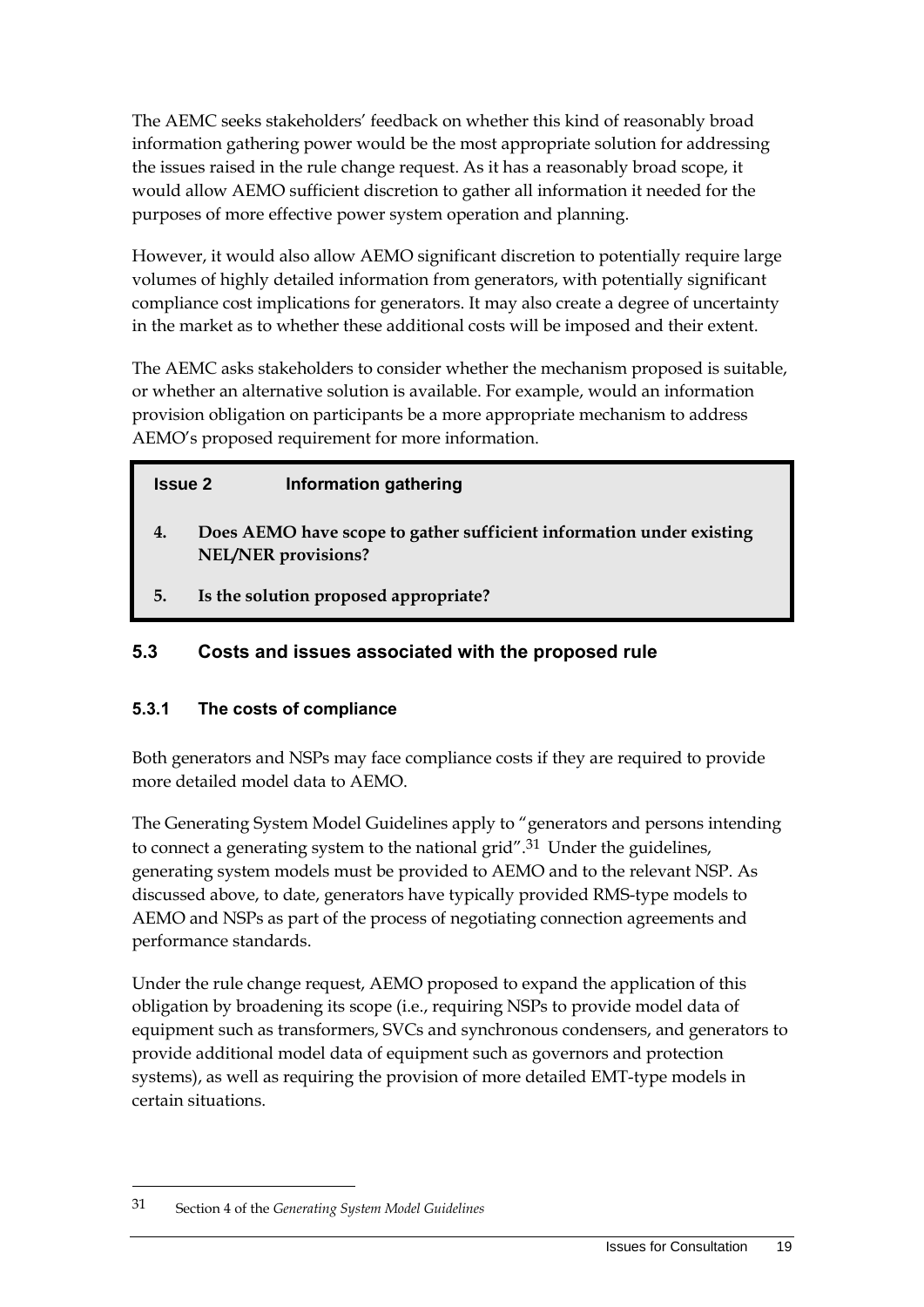Meeting a requirement to provide more detailed EMT-type models may be difficult for generators that are already connected to the grid. If these generators were not required to provide an EMT-type model at the time of connection, they may not have requested such a model from the original equipment manufacturer of their generator.

In these cases, the procurement or development of these models may require the generator to engage with the original equipment manufacturer to source the necessary model, or to engage consultants to develop a new model. This has the potential to result in additional costs for the generator. In its submission, AEMO estimated the cost of this exercise to be approximately \$75,000 per generating system. However, the AEMC understands that it is possible that in some cases, significantly higher costs could be incurred by generators in this situation.

However, the costs of sourcing more detailed EMT-models may be lower for connecting generators, if they are an upfront requirement that is part of the connection process. In this case, a generator may include a request to the original equipment manufacturer for an EMT-type model, as part of their negotiation process, as the inclusion of EMT-type models in the contract would be a regulatory requirement that must be met.

If NSPs are required to supply RMS-type models to AEMO about certain network equipment, there would be costs associated with developing those models and gathering the necessary information to comply with the guidelines. However, AEMO advised that it does not consider that these costs would be material for NSPs.

A related question is when any new obligation for the provision of a broader scope or more detailed modelling data should apply to a generator that is currently in the process of connection. If any such new obligation is introduced, it will be necessary to consider whether and how these new obligations should apply to a generator who is part way through the connection process.

Finally, it also needs to be considered how the costs of complying with new information provision requirements may be different for new entrant generators compared with incumbents. AEMO proposed that these obligations would typically only apply to new entrants, except in specific circumstances where they may apply to incumbent generators. A question therefore arises as to whether the costs of these obligations may form a barrier to entry for new generators.

The extent to which any such barriers may exist are likely to depend on:

- whether AEMO is able to apply the new requirements to incumbent generators, and the extent to which it elects to do so
- the costs of complying with this requirement.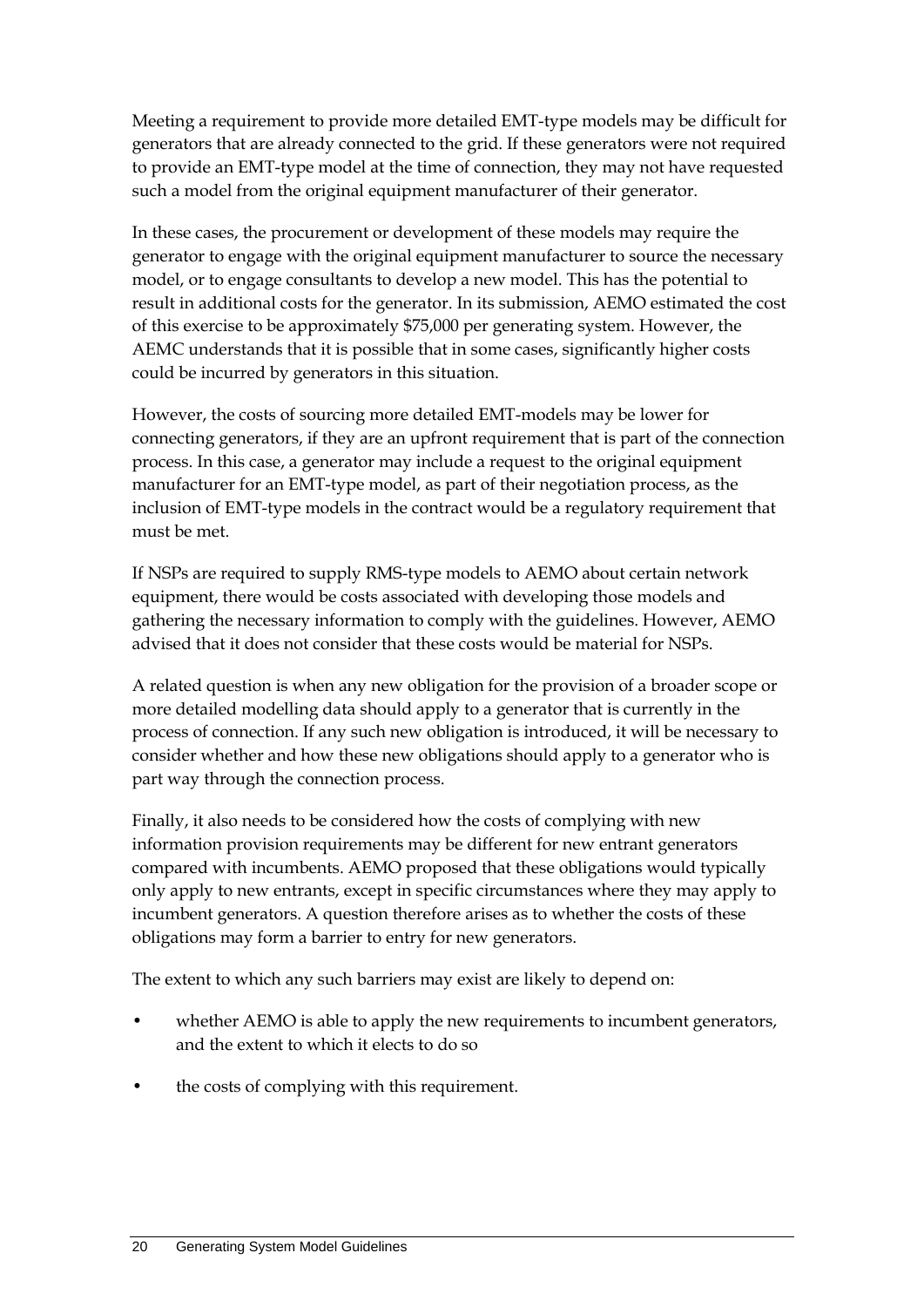### **Issue 3 Costs of compliance**

- **6. What are the likely costs for participants of providing a broader scope of modelling data, or more detailed EMT-type models, to AEMO?**
- **7. Is there a difference in costs if an EMT-type model is requested before connection, or required retrospectively after the connection is completed?**
- **8. What data provision requirements should apply to a generator that is halfway through the connection process, when new data provision requirements are introduced?**
- **9. Could the cost of any new data provision requirements form a barrier to entry for new participants?**

#### **5.3.2 The possibility of compliance**

The NER do not apply to original equipment manufacturers, as they are not registered participants in the NEM. Therefore, there is a risk that, if the NER place an obligation on a generator to provide additional model information that it does not already possess and the original equipment manufacturer refuse to supply the models, the generator may be unable to comply with the rules.

Furthermore, even if generators already possess the EMT-type models from manufacturers, the release of those models to any third party, including AEMO, may be restricted under private confidentiality agreements. Therefore, the ability to comply is likely to be dependent on the particular circumstances of each party.

| <b>Possibility of compliance</b><br><b>Issue 4</b> |
|----------------------------------------------------|
|----------------------------------------------------|

**10. Are there any restrictions associated with providing data of the type contemplated in the rule change request?**

#### **5.3.3 Application to existing generators**

AEMO's rule change request proposed that already connected generators may be required to provide additional model data to AEMO in respect of their existing plant.

AEMO considered there may be system security and reliability benefits associated with requesting this model data from existing generators. Specifically, this data may allow AEMO to undertake more accurate assessments as to whether the generator will have an impact on reliability, the general security of the power system and inter-regional transfer capability.

To achieve this, the rule change request proposes that, in some specified cases, AEMO would have discretion to require additional model information from existing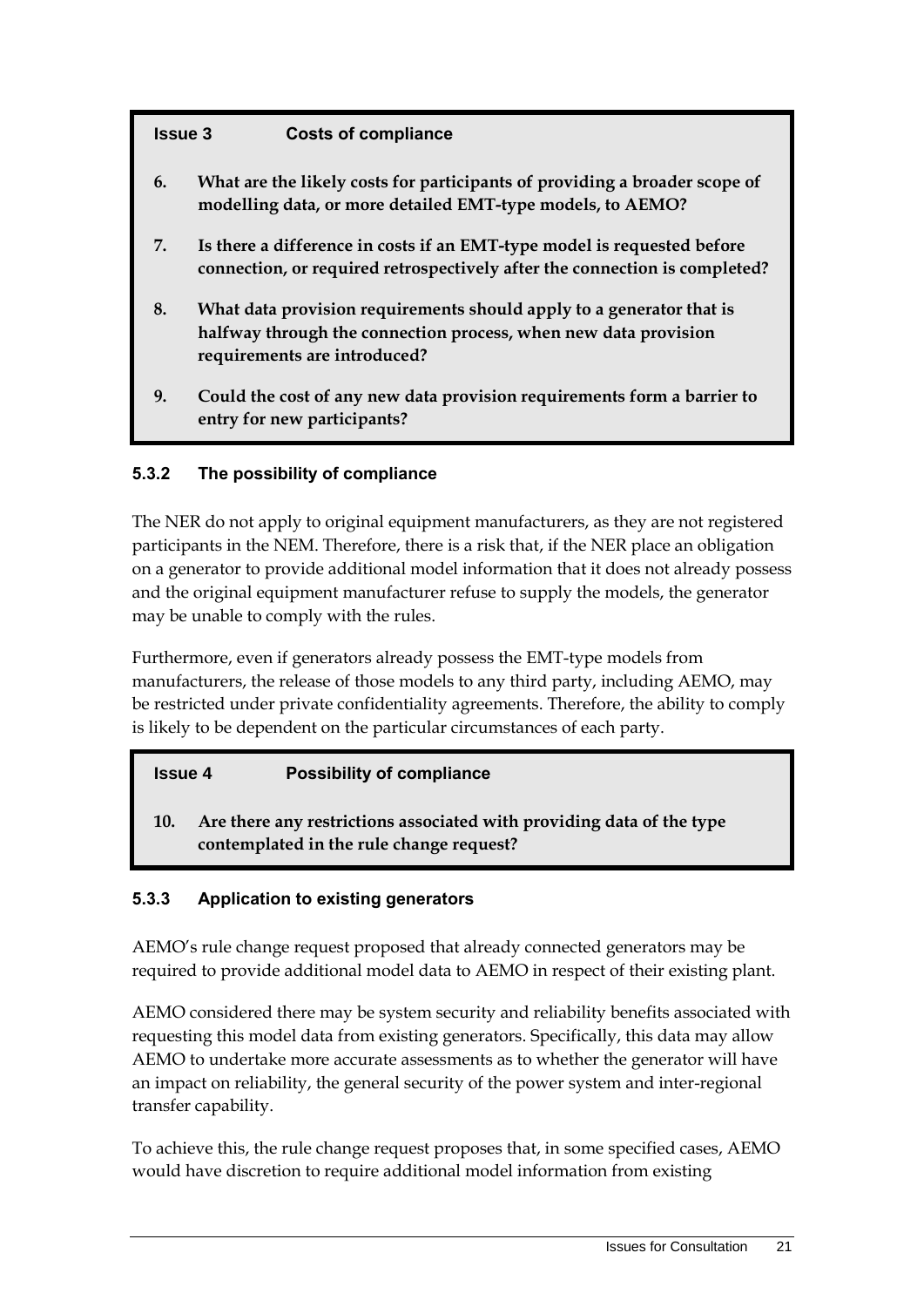registered participants, including generators that have already executed connection agreements with the relevant NSP.

However, under the NER, registered generators that have signed connection agreements and provided all required model data are not generally obliged to provide any additional model data to AEMO or NSPs, except in certain circumstances.

Specifically, under NER S5.2.4 (a) and (b), generators must provide modelling information while negotiating a connection agreement, or plan an alteration to their generating system. AEMO or the relevant NSP can only request an update to this information after the generator is connected if they consider "that the information is incomplete, inaccurate or out of date".32

As discussed in section 5.3.1, there may be significant costs for generators if they are required to provide EMT-type model data after they have finalised negotiations with an original equipment manufacturer and have executed a connection agreement with the relevant NSP. It will also be necessary to consider the extent of these potential costs when assessing whether AEMO should be able to require existing generators to comply with a requirement to provide additional modelling information.

### **Issue 5 Existing generators**

- **11. Should AEMO be able to request additional modelling data from existing generators who are already registered and have executed connection agreements?**
- **12. Does the rule change request and the proposed rule provide sufficient guidance or clarity regarding what circumstances AEMO may require additional model data from existing participants?**

### **5.3.4 Third party disclosure of data**

A key issue to be considered in the assessment of this rule change request is which parties should have access to EMT-type model data and in what form that data should be provided. This section considers two key issues, including whether:

- encrypted EMT-type models should be made available to other generators
- NSPs should have direct access to this model data, or whether they should request it through AEMO.

### **Disclosure of EMT-model data to other generators**

As noted in section 2.3, the issue of third party disclosure of commercially sensitive information related to certain generation technologies has previously been addressed by the Commission.

<sup>32</sup> S5.2.4 (d) (3) of the NER.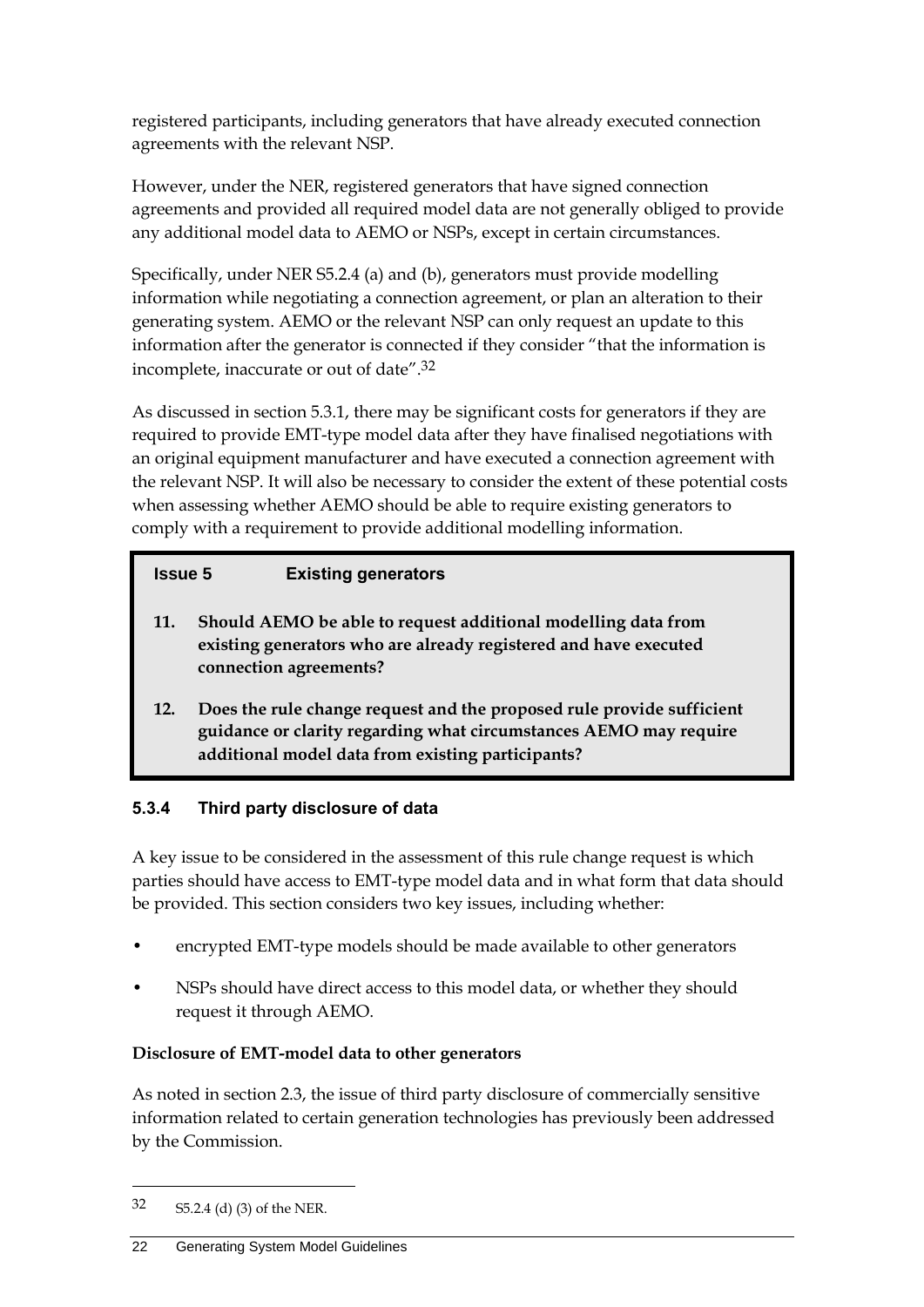The model data that generators are required to provide under clause S5.2.4 may include information that is regarded as sensitive intellectual property by original equipment manufacturers of generating systems, particularly non-synchronous, power system electric connected generators.

Due to the extent of competition in the market for those technologies, original equipment manufacturers may have an interest in limiting the disclosure of intellectual property or other critical information that could compromise their competitive advantage.

However, access to this model data may allow connecting generators to undertake effective power system studies in order to understand how their generating unit is likely to perform once connected to the power system. Effective power system studies are central to enabling efficient connection of generators, while also supporting the reliable and secure performance of the power system.

The Commission has made a number of rules that have introduced measures to protect model data, while allowing third parties to access this data for the purposes of undertaking power system studies. This has been enabled by requiring generators to provide encrypted versions of their model data to AEMO for release to third parties.

This issue of third party disclosure may be relevant to the assessment of AEMO's rule change request.

AEMO's rule change request does not specify whether EMT-type models provided to it should be in a source code or encrypted format.

Furthermore, the rule change request does not specify whether any EMT-type models provided to it by generators would be made available to third parties.

However, as the rule change request does not propose any changes to the third party disclosure clauses of the NER $^{33}$  it may be that the conditions for providing registered participants with EMT-type models would be the same as those that currently apply to RMS-type models.

In assessing this issue, it will be necessary to consider whether EMT-type models are likely to be significantly more commercially sensitive than an RMS-type model and whether current encryption requirements can provide adequate protection.

The Commission understands that the relative simplicity of RMS-type models means that to date, the encryption process has provided adequate protection for these kinds of

<sup>33</sup> These requirements are set out in clause 3.13.3 of the NER. They firstly specify under what conditions AEMO may disclose information previously provided by generators to registered participants. Registered participants may request from AEMO "information that is reasonably required by the Registered Participant to carry out power system studies (including load flow and dynamic simulations) for planning and operational purposes". The NER then states that this information must be provided to registered participants in either compiled, encrypted or secured form, unless the original provider of the model has consented otherwise in writing. The NER then go on to say that such information must be treated as confidential information by the recipients.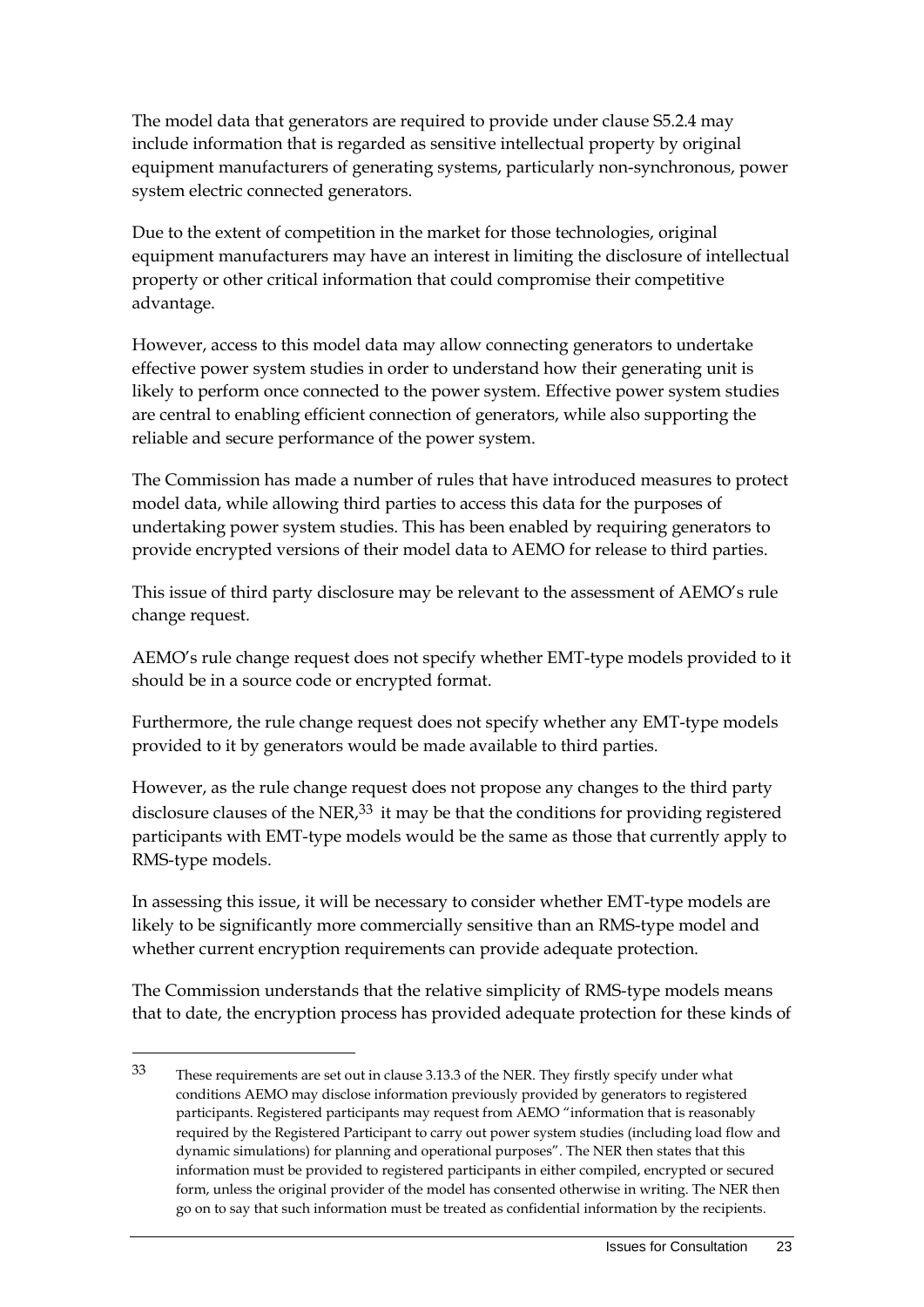generator model data. However, the more detailed nature of EMT-type models could mean that encryption does not provide sufficient protection.

### **NSP access to EMT-type models and NSP model data**

The rule change request proposes to oblige generators to provide "all data required to perform specialised power system studies based on electromagnetic transient simulation analysis" only to AEMO.

However, NSPs may also require access to this data to undertake effective power system studies for the purposes of negotiating connection agreements and access standards with generators and for undertaking their own planning studies.

NSPs may request this information from AEMO in the same way as other registered participants. While this may be sufficient for NSPs, it may also introduce an additional step in the process.

A final issue to consider is whether model data provided by NSPs should be made available to third parties, in a similar way as generator model data.

| <b>Issue 6</b> | Data disclosure                                                                                                                                                                                |
|----------------|------------------------------------------------------------------------------------------------------------------------------------------------------------------------------------------------|
| 13.            | Should third parties have access to EMT-type models?                                                                                                                                           |
| 14.            | What information should be made available to third parties? Would<br>encryption of this data provide sufficient protection to address issues<br>related to commercial sensitivity of the data? |
| 15.            | Should EMT-type model data be provided only to AEMO, or should<br>NSPs also have access?                                                                                                       |
| 16.            | Should information provided by NSPs be made available to third                                                                                                                                 |

**parties?**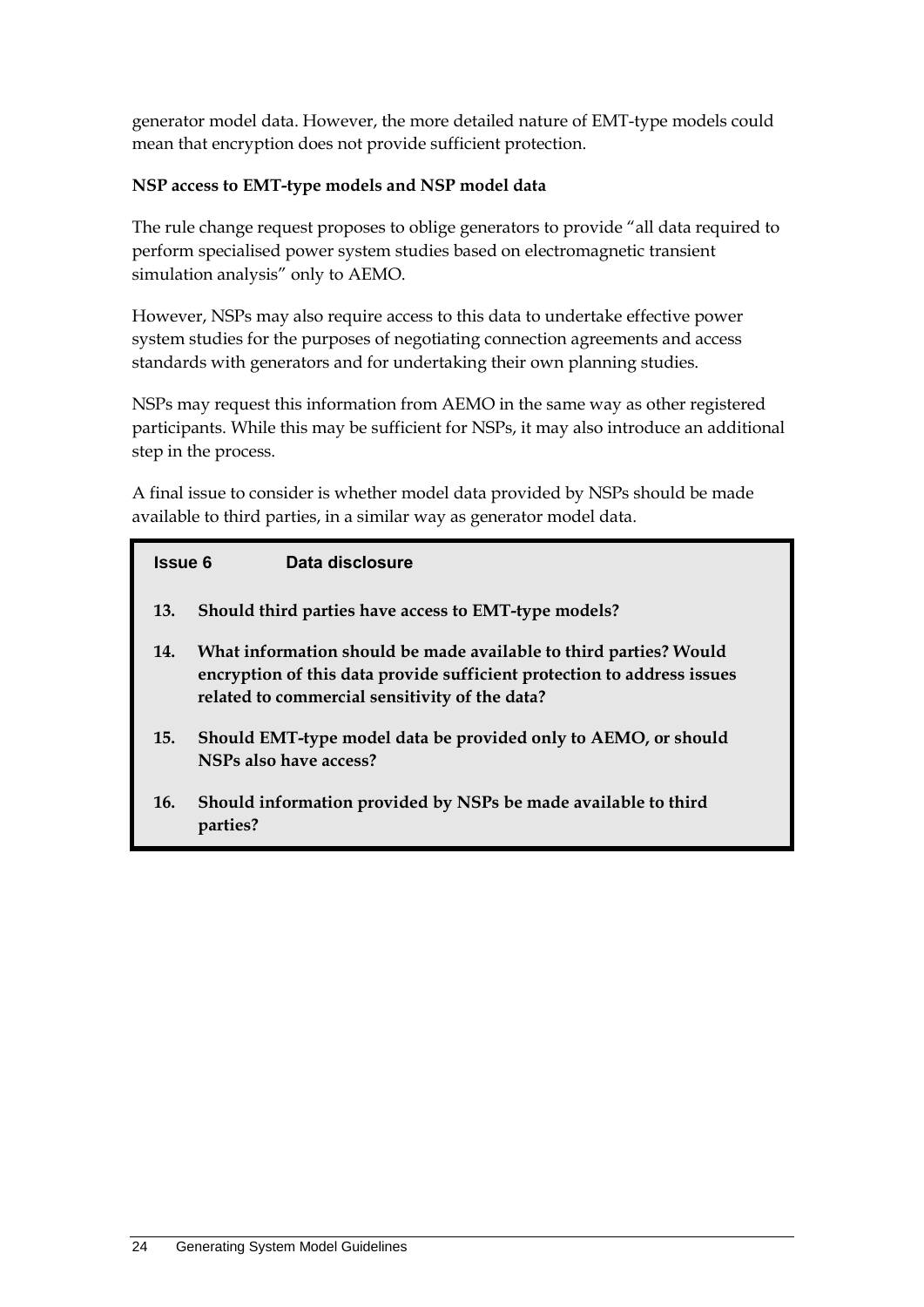## <span id="page-28-0"></span>**6 Lodging a submission**

The Commission has published a notice under s. 95 of the NEL for this rule change proposal inviting written submission. Submissions are to be lodged online or by mail by 12 April 2017 in accordance with the following requirements.

Where practicable, submissions should be prepared in accordance with the Commission's Guidelines for making written submissions on rule change requests.34 The Commission publishes all submissions on its website subject to a claim of confidentiality.

All enquiries on this project should be addressed to Istvan Szabo on (02) 8296 7813.

### <span id="page-28-1"></span>**6.1 Lodging a submission electronically**

Electronic submissions must be lodged online via the Commission's website, www.aemc.gov.au, using the "lodge a submission" function and selecting the project reference code ERC0219. The submission must be on letterhead (if submitted on behalf of an organisation), signed and dated.

### <span id="page-28-2"></span>**6.2 Lodging a submission by mail**

The submission must be on letterhead (if submitted on behalf of an organisation), signed and dated. The submission should be sent by mail to:

Australian Energy Market Commission PO Box A2449 Sydney South NSW 1235

1

The envelope must be clearly marked with the project reference code ERC0219.

<sup>34</sup> This guideline is available on the Commission's website www.aemc.gov.au